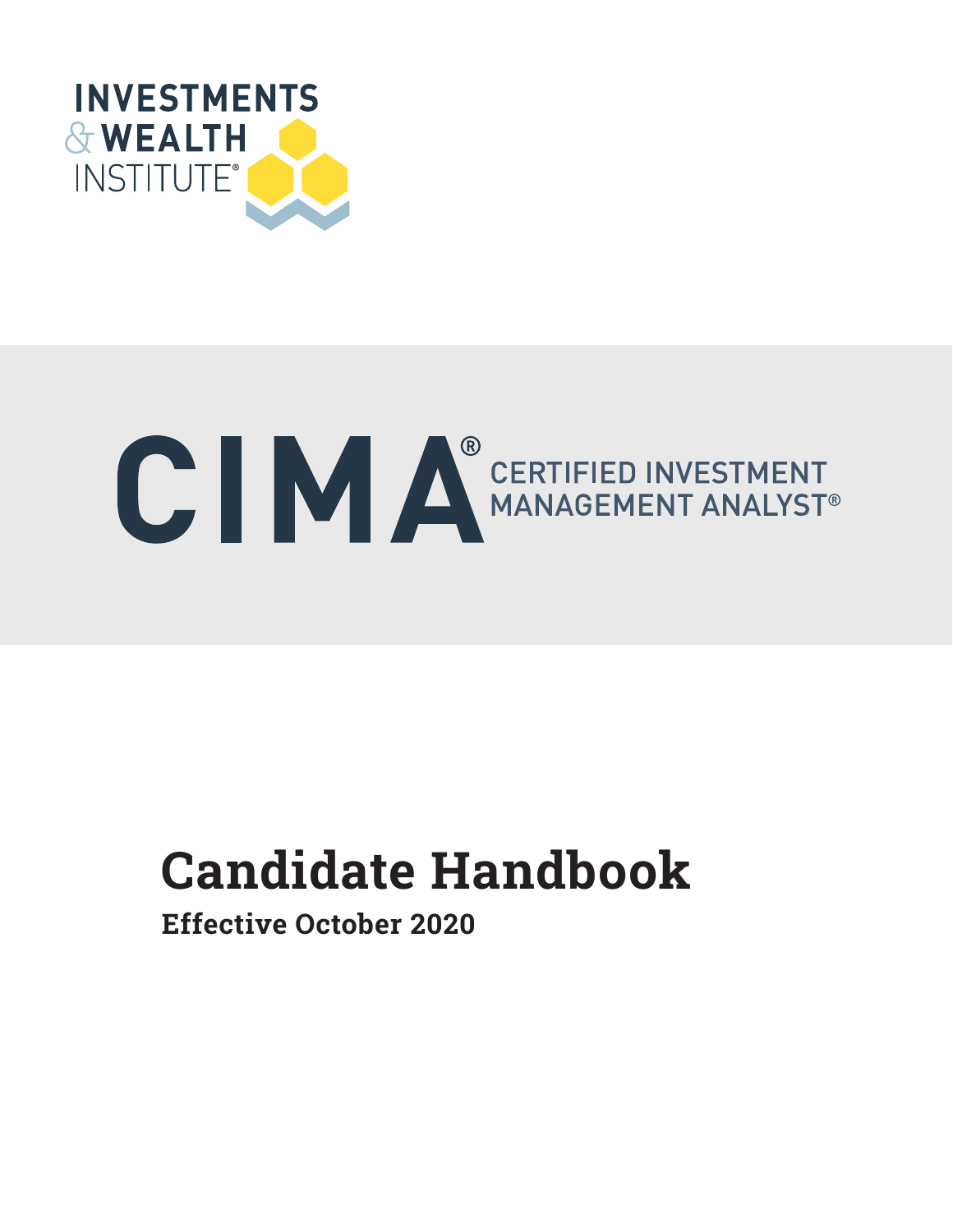#### **Contents**

| About Investments & Wealth Institute (Institute) 2     |
|--------------------------------------------------------|
|                                                        |
|                                                        |
|                                                        |
|                                                        |
|                                                        |
|                                                        |
|                                                        |
| Rescheduling an Examination 3                          |
| Special Arrangements for Candidates with Disabilities3 |
| Missed Appointments and Forfeitures3                   |
| Inclement Weather, Power Failure or Emergency3         |
|                                                        |
|                                                        |
| Certification Examination-Detailed Content Outline 4   |
|                                                        |
|                                                        |
|                                                        |
| Personal Belongings and Test Center Rules 9            |
|                                                        |
|                                                        |
|                                                        |
|                                                        |
|                                                        |
|                                                        |
| Pass/Fail Score Determination 10                       |

| Scores Cancelled by the Institute or PEARSON VUE10 |
|----------------------------------------------------|
|                                                    |
|                                                    |
|                                                    |
|                                                    |
|                                                    |
| CIMA Certification Renewal Requirements 10-11      |
| Overview of the CIMA® Certification Process 12     |
| Pearson Vue (In-Person at a testing center)        |
|                                                    |
| Proctor U (Online Proctoring) Details & Process15  |
| Request for Special Examination Accommodations 16  |
| Documentation of Disability-Related Needs 17       |

All questions and requests for information about the CIMA certification program should be directed to:

#### **Investments & Wealth Institute**

Certification Department 5619 DTC Parkway Suite 500 Greenwood Village, CO 80111 Website: certification@i-w.org Voice: +1 303-770-3377, option 2

INVESTMENTS & WEALTH INSTITUTE® is a registered mark of Investment Management Consultants Association Inc. doing business as Investments & Wealth Institute. CIMA®, CERTIFIED INVESTMENT MANAGEMENT ANALYST®, CIMC®, CPWA®, and CERTIFIED PRIVATE WEALTH ADVISOR® are registered certification marks of Investment Management Consultants Association Inc. doing business as Investments & Wealth Institute. RMA® and RETIREMENT MANAGEMENT ADVISOR® are marks owned by Investment Management Consultants Association Inc. doing business as Investments & Wealth Institute. 01.201022.11.0625.ctrl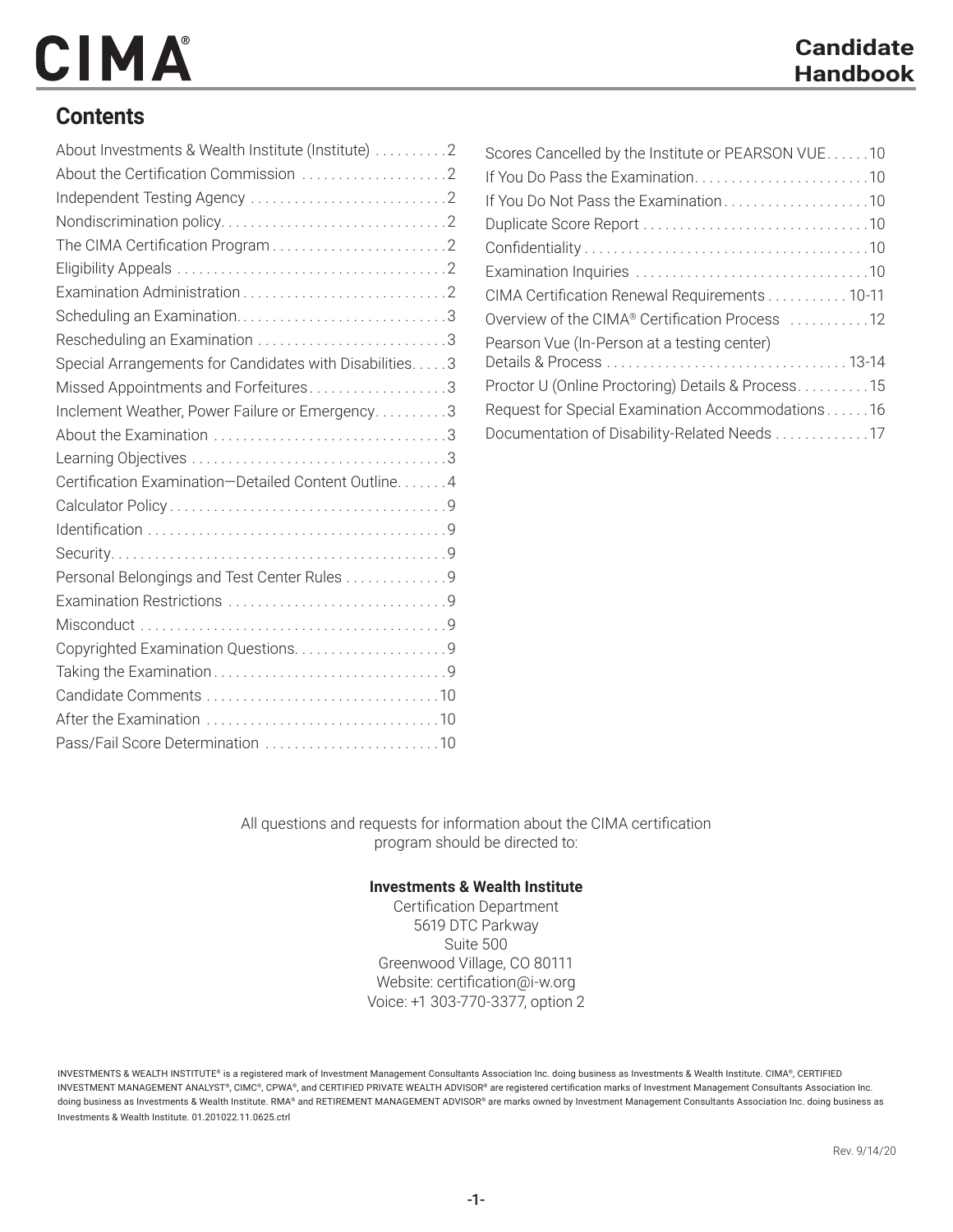#### About Investments & Wealth Institute® (Institute)

Investments & Wealth Institute (formerly IMCA) was established in 1985. The Institute is a professional association, advanced education provider, and standards body for financial advisors, investment consultants, and wealth managers who embrace excellence and ethics. Since 1988, the Institute has been authorizing the use of Certified Investment Management Analyst® or CIMA® certification marks to experienced financial advisors who successfully complete the CIMA certification program and meet other ongoing certification requirements.

The CIMA professional is one who integrates sophisticated investment knowledge with practical tools to meet the real-world needs of individual and institutional investors.

#### About the Certification Commission

The Certification Commission is an autonomous volunteer committee authorized by the Institute's Board of Directors and charged with the development and maintenance of the Institute's certification programs. The Commission is responsible for setting the initial and ongoing requirements that candidates and certificants must meet in order to earn and maintain the rights to use the CIMA designation.

#### Independent Testing Agency

The Institute has contracted with HumRRO to assist in the development, administration, scoring, and analysis of the examination for CIMA certification, and with Pearson VUE (in-person exam delivery) and Proctor U (online exam delivery) to assist in the administration and delivery of the exams.

#### Nondiscrimination policy

The Institute, HumRRO, PEARSON VUE, and Proctor U do not discriminate among candidates on the basis of race, color, creed, gender, religion, national origin, disability, marital status, or any other characteristic protected by law.

#### The CIMA Certification Program

Candidates must meet established eligibility requirements and complete all steps to earn the CIMA certification. Upon certification, certificants must satisfy ongoing renewal requirements. There are no application deadlines; candidates can submit applications to begin the initial certification process at any time.

Additional details about the steps to CIMA certification can be found on the Institute's website at www.investmentsandwealth.org/cima.

**Step 1:** Submit a certification program application, with fee, and pass a comprehensive background check performed by Institute staff. The application is valid for two years from the date it is accepted by the Institute. The application is reviewed to verify that the applicant meets the program requirements. Applicants will either be accepted into, or denied from, the program.

**Step 2:** Enroll with a Registered Education Provider and successfully complete their executive education program. Fees are set by and payable to the education providers. Education providers notify the Institute of candidates who have successfully completed their education program.

The Institute will provide each Registered Education and Review Provider a list of candidates accepted into the program, except for those candidates who have elected to opt out of their information being shared.

**Step 3:** Pass the Certification Examination after successful completion of the executive education component. A candidate may sit for this examination as often as necessary, but retesting fees apply, and there is a 30 day wait period between exam attempts.

**Step 4:** Demonstrate a minimum of three (3) full years of verified professional experience in financial services or related industry, pass a second background check, complete a license agreement and agree to adhere to the Institute's *Code of Professional Responsibility* and *Rules and Guidelines for the Use of the Marks.*

#### Eligibility Appeals

Applicants can appeal a denial into the CIMA certification program through the Admissions Appeals Process as follows:

Institute Legal Staff will notify the Applicant of the Appeal Process in its notice of application denial.

#### **Appeal Process**

If the application is not accepted due to a pending matter, the applicant will be invited to reapply when the matter is resolved. There is no appeal to this decision.

If the application is not accepted for any other reason, the applicant will be notified of the following appeal process:

- The applicant has 60 days from the date of non-acceptance to notify Institute staff of their desire to appeal the decision (Notice of Appeal);
- The applicant has 30 days after Notice of Appeal to provide an explanation as to why an appeal should be considered as well as any new and/or additional information that should be considered. The ruling on the Appeal is final;
- Ruling on the appeal must occur within 60 days of receipt of the complete Appeal;
- The ruling on the Appeal is final;
- If the initial ruling is upheld, the applicant is eligible to reapply in two (2) years from the date of the initial ruling.

#### Examination Administration

Examination is administered by appointment with the Institute's contracted exam vendors, Pearson VUE or Proctor U. Candidates will select their preferred exam vendor, Pearson VUE for in-person testing or Proctor U for an online exam. Candidates will be able to schedule their exam once the Institute sends eligibility information their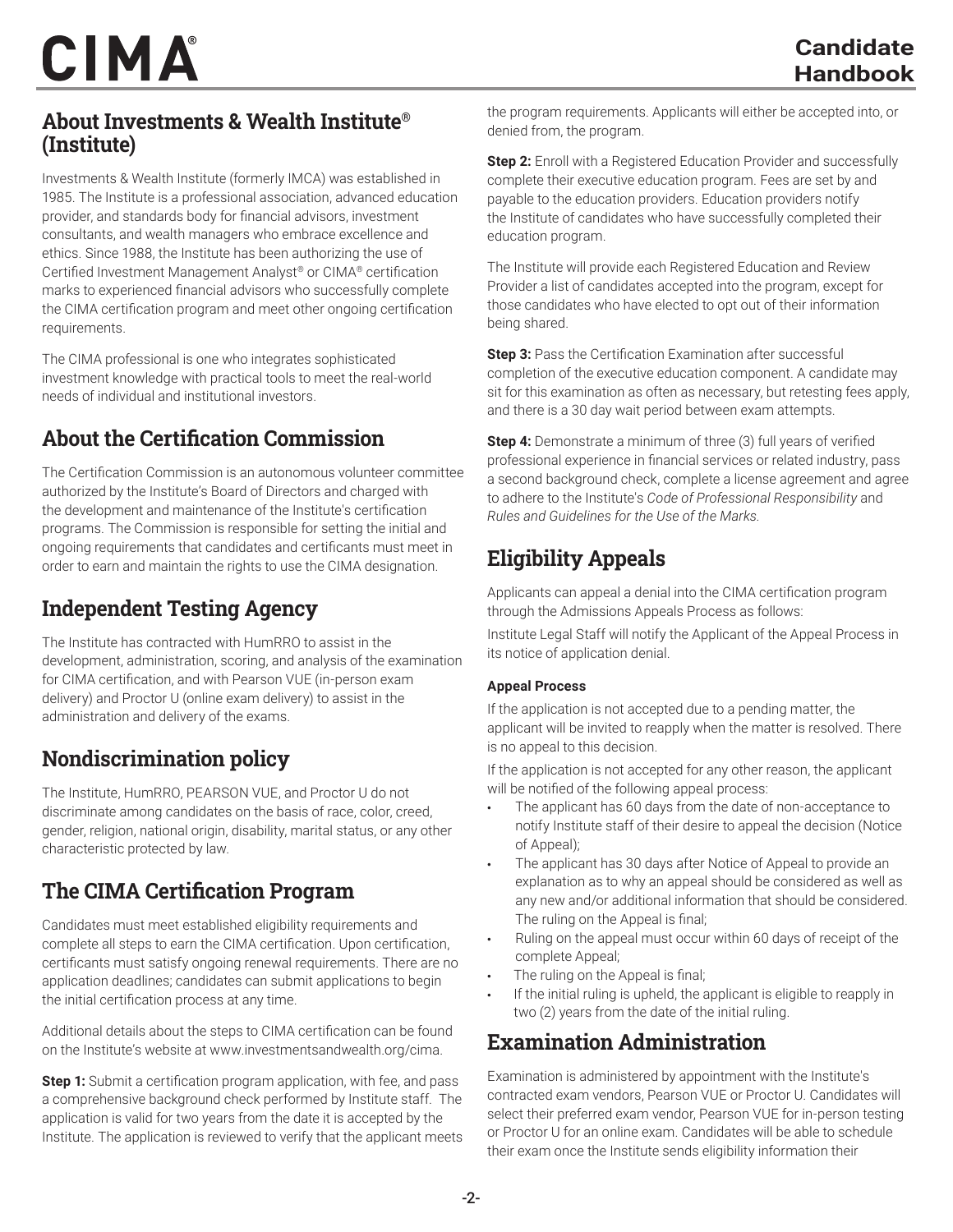selected exam vendor. For more detailed information about taking an exam through Pearson VUE or Proctor U, refer pages 13 through 15 of this handbook.

All candidates are scheduled on a first-come, first-served basis. The firsttime Certification Examination fee is included in the CIMA certification program application fee. An additional fee is charged for each retest.

#### Scheduling an Examination

Once eligibility has been confirmed by the Institute, candidates will receive an email from their selected exam vendor with instructions on how to schedule their exam.

Candidates will receive a confirmation email within 24 hours of scheduling directly from their selected exam vendor.

#### Rescheduling an Examination

Examination fees are nonrefundable. A candidate who is unable to test as scheduled may opt to reschedule within 24 hours of their scheduled appointment.

Candidates who have completed the executive education program must sit for the Certification Exam within a 90-day scheduling window. If candidates are unable to sit for the exam in their specified window, a rescheduling fee of US\$225 (for Institute members–US\$325 for nonmembers) is required to open a new 90-day exam scheduling window.

#### Special Arrangements for Candidates with **Disabilities**

The Institute, PEARSON VUE and Proctor U comply with the Americans with Disabilities Act and strive to ensure that no individual with a disability is deprived of the opportunity to take the examination solely by reason of that disability. Reasonable accommodations will be provided by the Institute, Pearson VUE, and Proctor U for candidates with disabilities. Wheelchair access is available at all Pearson Professional Centers.

Candidates with visual, sensory, or physical disabilities that would prevent them from taking the examination under standard conditions may request special accommodations and arrangements. To request special accommodations, complete the Request for Special Examination Accommodations and Documentation of Disability forms included in this handbook and submit the completed forms to the Institute for approval. Once approved, candidates will receive notification of the Accommodation in their Authorization to Test notification.

#### Missed Appointments and Forfeitures

All candidates will forfeit the examination registration and all related fees paid to take the examination under the following circumstances.

- The candidate wishes to reschedule an examination but fails to contact their selected exam vendor at least 24 hours prior to the scheduled testing appointment;
- The candidate reports more than 15 minutes late for an examination; or, the candidate fails to report for an examination appointment.

Candidates must contact the Institute to pay a new examination fee prior to scheduling a testing date.

A written explanation of extenuating circumstances may be submitted for special consideration by the Institute. Please email such requests to the Institute at certification@i-w.org.

#### Inclement Weather, Power Failure or **Emergency**

Visit your selected vendor's details page for more information regarding inclement weather, power failure or emergencies.

#### About the Examination

The Certification Examination is a five-hour examination and has 125 multiple-choice questions and 15 non-scored, pretest questions. Candidates can take an optional 10 minute break during the exam, but the timed exam will not stop.

Each examination item (question) is related to an area of work performed by an investment management consultant/advisor. The topics have been identified through a job analysis. All examination items are written in a four-option, multiple-choice format.

Several examination item types are incorporated into the examination. These include:

- One Best Response
- Direct Question
- Incomplete Statement
- Complex Multiple-Choice
- Situational Set

The examination items test the candidate's knowledge and skills at various levels, including recall, application, and analysis.

- Recall items test the recognition of and remembering specific facts, generalizations, theories, and principles.
- Application items test interpretation or application of data. They often include calculations or other problem-solving and require identification of the components and relationships among data.
- Analysis items test the evaluation of data and problem-solving. They typically require judgment about the best course of action.

#### Learning Objectives

The topics included in the following Detailed Content Outline have been derived from a job analysis survey of knowledge and skills needed by CIMA professionals to fulfill work requirements. The topics are subject to testing on the CIMA Certification Exam and should be covered by Registered Education Programs.

The numbers and percentages listed beside the topics below indicate the percentage of examination items devoted to the topic category.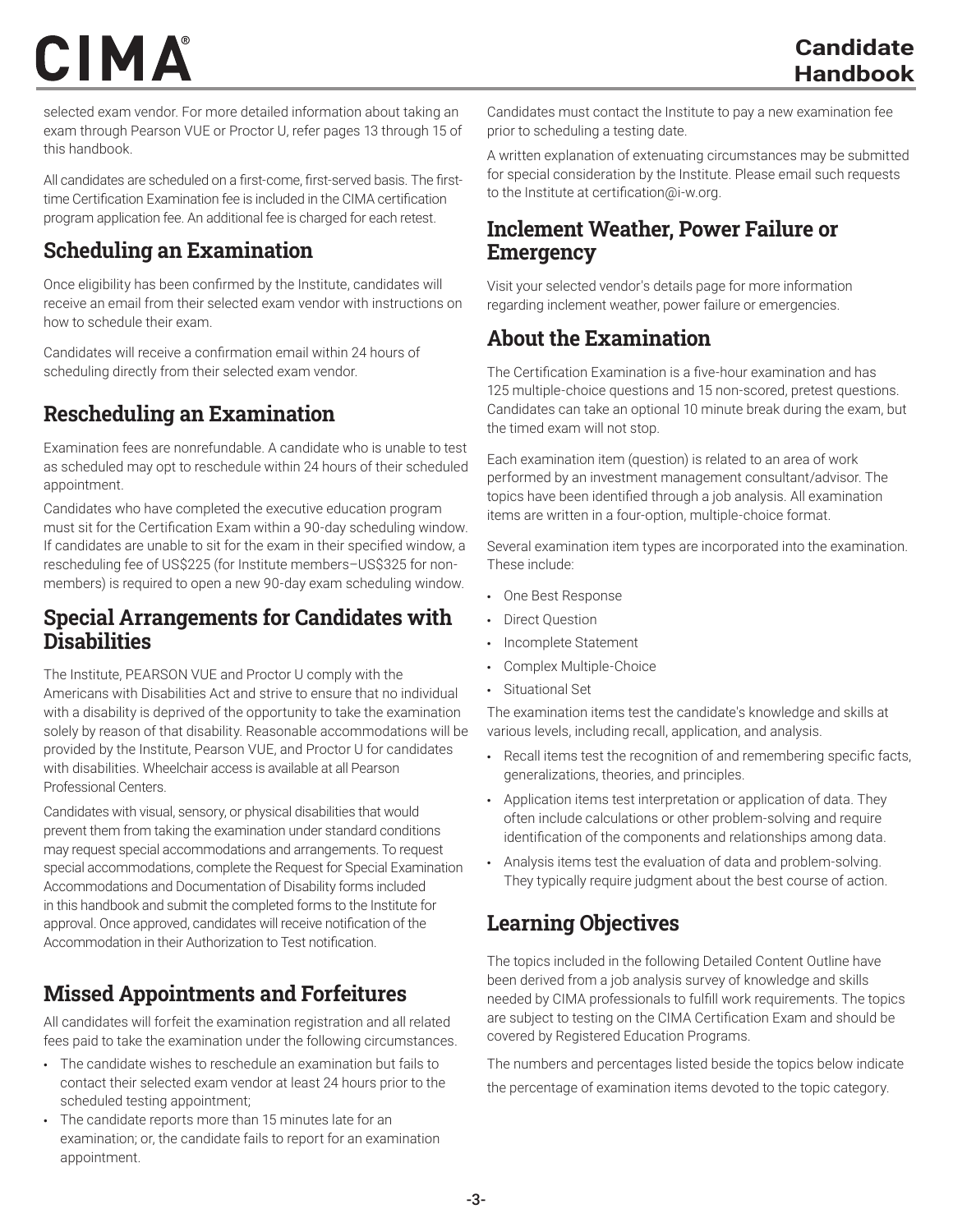#### Certification Examination–Detailed Content Outline

| <b>Certification Examination Detailed Content Outline</b>                                                                                                                                                                                                                | <b>Percentage of</b><br><b>Exam</b> |  |
|--------------------------------------------------------------------------------------------------------------------------------------------------------------------------------------------------------------------------------------------------------------------------|-------------------------------------|--|
| <b>I. FUNDAMENTALS</b>                                                                                                                                                                                                                                                   | 15%                                 |  |
| <b>A. Statistics and Methods</b>                                                                                                                                                                                                                                         | 5%                                  |  |
| 1. Basic statistical measures (e.g., measures of central tendency, dispersion, variability, skewness, kurtosis)                                                                                                                                                          |                                     |  |
| 2. Basic statistical concepts (e.g., the normal distribution, probability, sampling from a population,<br>significance testing)                                                                                                                                          |                                     |  |
| 3. Interpretation of potential investment outcomes of statistical results from probabilistic models (e.g., Monte Carlo<br>simulation)                                                                                                                                    |                                     |  |
| 4. Correlation, regression, and multiple regression concepts, methods, and interpretation                                                                                                                                                                                |                                     |  |
| 5. Time series and trend analysis concepts, methods, and interpretation (e.g., seasonality, mean reversion, multi-period<br>forecasting, smoothing)                                                                                                                      |                                     |  |
| <b>B. Applied Finance and Economics</b>                                                                                                                                                                                                                                  | 5%                                  |  |
| 1. Methods and concepts pertaining to calculation of time value of money (e.g., nominal and effective interest rates,<br>compounding, discounting, rate of return, present and future value)                                                                             |                                     |  |
| 2. Major areas of economic thought, including Keynesian economics, Austrian School economics, and monetarism                                                                                                                                                             |                                     |  |
| 3. Economic concepts and principles (e.g., supply and demand, equilibrium through graphical representation, micro-<br>and macroeconomic theory)                                                                                                                          |                                     |  |
| 4. Monetary and fiscal policy (e.g., role of central banks, interest rates [determination of, nominal and real], yield<br>spreads and curve, velocity of money, taxation, government spending)                                                                           |                                     |  |
| 5. Stages of a business/economic cycle, including expansion, peak, contraction, and trough; price level environments/<br>concepts, including inflation, deflation, stagnation; business cycle dating; and the effect of monetary and fiscal<br>policy on business cycles |                                     |  |
| 6. Macroeconomic measurements, including leading, coincident, and lagging gross domestic product (GDP) indicators<br>and price level indicators                                                                                                                          |                                     |  |
| 7. Demographic effects on economies                                                                                                                                                                                                                                      |                                     |  |
| 8. Global economics, theory, and trade (e.g., comparative and absolute advantage; balance of payments; roles of the<br>International Monetary Fund, World Bank, and World Trade Organization)                                                                            |                                     |  |
| 9. Global currency valuation (global exchange-rate system, spot and forward exchange rates, dollarization, currency<br>pegs, fixed and floating rates, reject purchasing power parity, special drawing rights)                                                           |                                     |  |
| <b>C. Global Capital Markets History and Valuation</b>                                                                                                                                                                                                                   | 5%                                  |  |
| 1. Interest rates and inflation in developed and emerging markets, including history of government and corporate defaults and<br>the gold standard                                                                                                                       |                                     |  |
| 2. Equity valuation in developed, emerging, and frontier markets (e.g., cyclical and secular bull and bear markets, extremes of<br>equity valuation over time and within various secular market cycles)                                                                  |                                     |  |
| 3. Linkages between economic growth and capital market return                                                                                                                                                                                                            |                                     |  |
|                                                                                                                                                                                                                                                                          |                                     |  |

4. Equity and fixed income returns for developed and emerging markets (e.g., historical equity and fixed income returns for secular market cycles, secular and cyclical equity market cycles, methods for developing equity, historical correlations of equities, fixed income, and alternatives)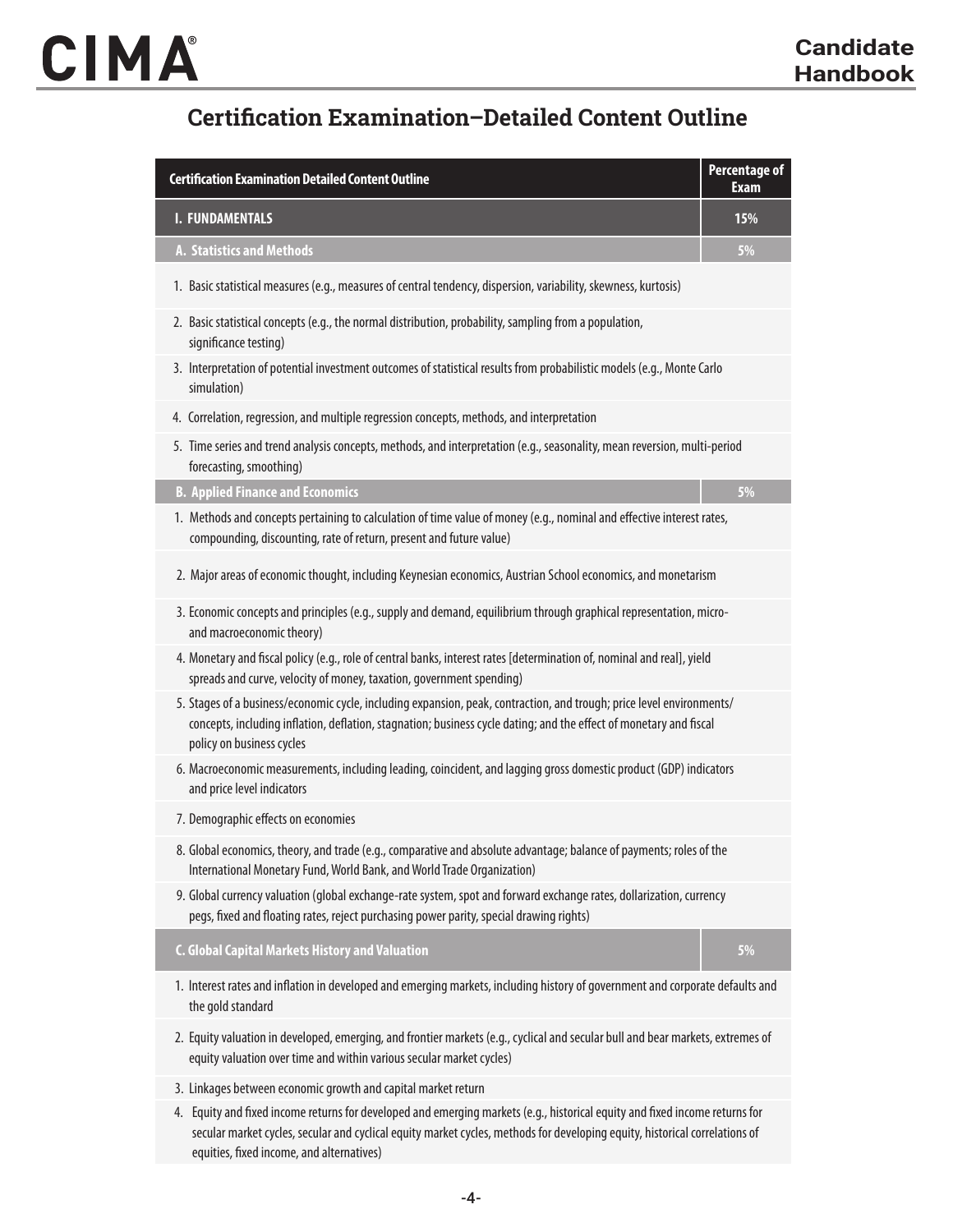# CIMA

| <b>II. INVESTMENTS</b>                                                                                                                                                                                                                                                                                                                                                 | 20% |
|------------------------------------------------------------------------------------------------------------------------------------------------------------------------------------------------------------------------------------------------------------------------------------------------------------------------------------------------------------------------|-----|
| <b>A. Investment Vehicles</b>                                                                                                                                                                                                                                                                                                                                          | 4%  |
| 1. Differences between investment vehicles (e.g., exchange-traded products [ETPs], mutual funds, closed-ends, mandates,<br>separately managed accounts [SMAs], unit investment trusts, individual securities, annuities)                                                                                                                                               |     |
| 2. Concepts in evaluating investment vehicles, including the due diligence of their distinct structures, holdings, tax treatment,<br>and performance metrics                                                                                                                                                                                                           |     |
| 3. Trends in the use of exchange-traded products (ETPs) and the impact of their wide adoption on markets                                                                                                                                                                                                                                                               |     |
| 4. Cost, transparency, and liquidity of various investment vehicles (e.g., exchange-traded products [ETP], limited partnerships<br>[LP], fund of funds, mutual funds, closed-end funds, annuities)                                                                                                                                                                     |     |
| <b>B.</b> Equity                                                                                                                                                                                                                                                                                                                                                       | 5%  |
| 1. Equity characteristics by size (capitalization), style (growth or value), volatility (defensive vs. cyclical), capital structure<br>(preferred stock), domestic vs. international, developed vs. emerging vs. frontier, Global/American Depositary Receipts<br>(GDRs/ADRs) vs. ordinary shares                                                                      |     |
| 2. Equity valuation methods (i.e., security analysis, economic analysis, fundamental analysis)                                                                                                                                                                                                                                                                         |     |
| 3. Global indices of equity (e.g., price-weighted, cap-weighted, fundamentally weighted, equal-weighted)                                                                                                                                                                                                                                                               |     |
| 4. Potential benefits and risks of international equity diversification in a portfolio                                                                                                                                                                                                                                                                                 |     |
| 5. Changes in correlations of investment returns over time across sectors, countries, and regions                                                                                                                                                                                                                                                                      |     |
| 6. Equity market valuation methods (i.e., price-earnings ratio [P/E ratio], growth rate, book-to-market ratio, Q ratio)                                                                                                                                                                                                                                                |     |
| 7. Individual equity security analysis (e.g., fundamental analysis, valuation techniques, screening techniques)                                                                                                                                                                                                                                                        |     |
| <b>C.</b> Fixed Income                                                                                                                                                                                                                                                                                                                                                 | 5%  |
| 1. Types of fixed income securities (e.g., government, municipal, corporate, money-market instruments, convertibles,<br>high-yield)                                                                                                                                                                                                                                    |     |
| 2. Characteristics of fixed income investments including basic features (priority of claims with capital structure), coupon<br>structures, payment methods, and options based on several parameters (i.e., quality; maturity, duration, and convexity;<br>issue size; fixed or floating rate coupons; call features; yield to maturity [YTM] and yield to worst [YTW]) |     |
| 3. Pricing of fixed income securities (e.g., relative rates, discounts and premiums, inflation-adjusted valuation, duration)                                                                                                                                                                                                                                           |     |
| 4. Common fixed income indices and benchmarks                                                                                                                                                                                                                                                                                                                          |     |
| 5. Potential benefits and risks in international fixed income diversification                                                                                                                                                                                                                                                                                          |     |
| 6. Individual fixed income security analysis (e.g., fundamental analysis, valuation techniques, screening techniques)                                                                                                                                                                                                                                                  |     |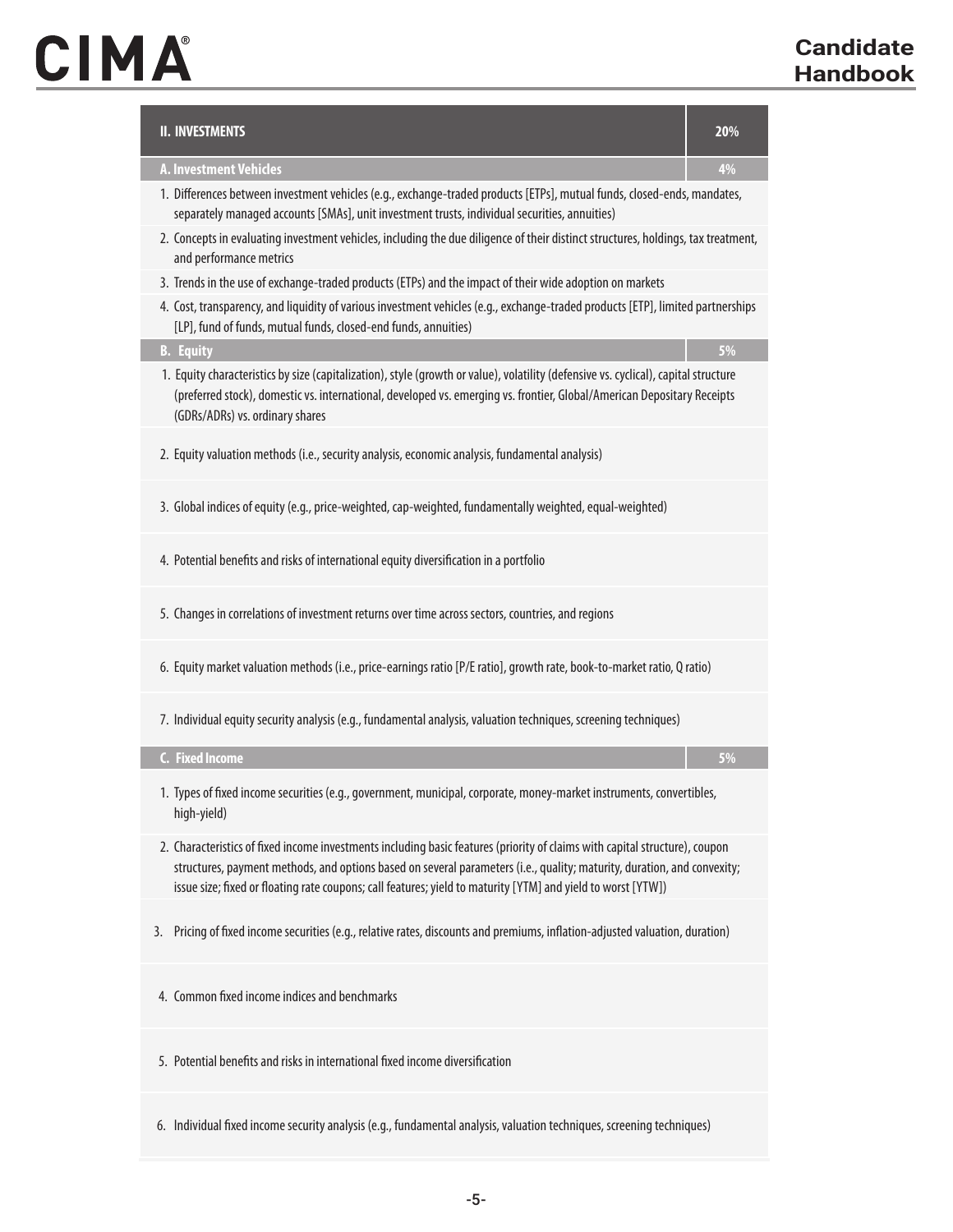| <b>D. Alternative Investments</b>                                                                                                                                                                                                                                                                                           | 2%  |
|-----------------------------------------------------------------------------------------------------------------------------------------------------------------------------------------------------------------------------------------------------------------------------------------------------------------------------|-----|
| 1. Distinction between alternative investment strategy (e.g., long-short, merger arbitrage) and structure (e.g., limited partner<br>[LP], mutual fund, exchange-traded products [ETP])                                                                                                                                      |     |
| 2. Differences between liquid and illiquid strategies                                                                                                                                                                                                                                                                       |     |
| 3. Differences in alternative investments (e.g., real estate, commodities, private equity, venture capital, private debt,<br>infrastructure), characteristics, risks, tax ramifications, and expected returns                                                                                                               |     |
| 4. Alternative investment structural considerations (e.g., transparency, liquidity, leverage, compensation/fee structures;<br>significance of third-party custodianship and independent auditing; funds of funds; heightened due diligence; hedge fund vs.<br>marketable vs. redeemable security structures)                |     |
| 5. Use of alternative investment strategies in asset allocation design                                                                                                                                                                                                                                                      |     |
| 6. Concepts in evaluating alternative investment strategies (e.g., absolute return, arbitrage, long/short, managed futures,<br>dedicated short bias, market neutral, event-driven, reinsurance, global macro)                                                                                                               |     |
| 7. Alternative investment indices and benchmarks                                                                                                                                                                                                                                                                            |     |
| 8. Share classes and their implications for various investment vehicles                                                                                                                                                                                                                                                     |     |
| <b>E. Options, Futures, and Other Derivatives</b>                                                                                                                                                                                                                                                                           | 2%  |
| 1. Characteristics and concepts regarding options (e.g., puts, calls, and put-call parity; protective puts, put writing, covered calls,<br>straddles, spreads, and collars; index options, futures options, and foreign currency options; options-like securities, including<br>callable bonds, convertibles, and warrants) |     |
| 2. Futures contracts, pricing, and valuation and the use of other derivatives in a portfolio, including futures contract basics; futures<br>markets strategies; spot prices, spreads, and forward vs. futures pricing; and use of other derivatives in a portfolio                                                          |     |
| 3. Differences between hedging and speculating                                                                                                                                                                                                                                                                              |     |
| <b>F. Real Assets</b>                                                                                                                                                                                                                                                                                                       | 2%  |
| 1. How specialty assets perform differently from traditional assets                                                                                                                                                                                                                                                         |     |
| 2. Types of investment market access (e.g., direct and indirect ownership, listed and unlisted)                                                                                                                                                                                                                             |     |
| 3. Real asset market valuation methods, cycles, and dynamics                                                                                                                                                                                                                                                                |     |
| 4. How real estate, infrastructure, commodities, and other real assets fit into client overall asset allocation (including different<br>sectors, benchmarking, and investment strategies)                                                                                                                                   |     |
| III. PORTFOLIO THEORY AND BEHAVIORAL FINANCE                                                                                                                                                                                                                                                                                | 20% |
| A. Portfolio Theories and Models                                                                                                                                                                                                                                                                                            | 6%  |
| 1. Modern portfolio theory (MPT) assumptions, key aspects and criticisms of MPT, capital allocation line, positive diversification<br>effects, and the Black-Litterman model for portfolio allocation                                                                                                                       |     |
| 2. Efficient market hypothesis: weak, semi-strong, and strong                                                                                                                                                                                                                                                               |     |
| 3. Capital asset pricing model (CAPM), including systematic (market risk), non-systematic (idiosyncratic risk) and security<br>market line (SML)                                                                                                                                                                            |     |
| 4. Arbitrage pricing theory (APT) explanatory models regions                                                                                                                                                                                                                                                                |     |
| 5. Downside risk assessment using post-modern portfolio theory (Post-MPT) theories, methodologies, and strategies                                                                                                                                                                                                           |     |
| <b>B. Behavioral Finance Theory</b>                                                                                                                                                                                                                                                                                         | 6%  |
| 1. Cognitive biases and mental heuristics related to existing beliefs and information processing concepts                                                                                                                                                                                                                   |     |
| 2. Biases and mental heuristics (e.g., loss aversion, overconfidence, self-control, status quo, endowment, regret aversion, affinity)                                                                                                                                                                                       |     |
| 3. Portfolio construction based on behavioral bias                                                                                                                                                                                                                                                                          |     |
| 4. Common behavioral investor types (e.g., preservers, followers, independents, accumulators) and how to work with each<br>effectively in practice                                                                                                                                                                          |     |

5. Methods of overcoming cognitive and emotional bias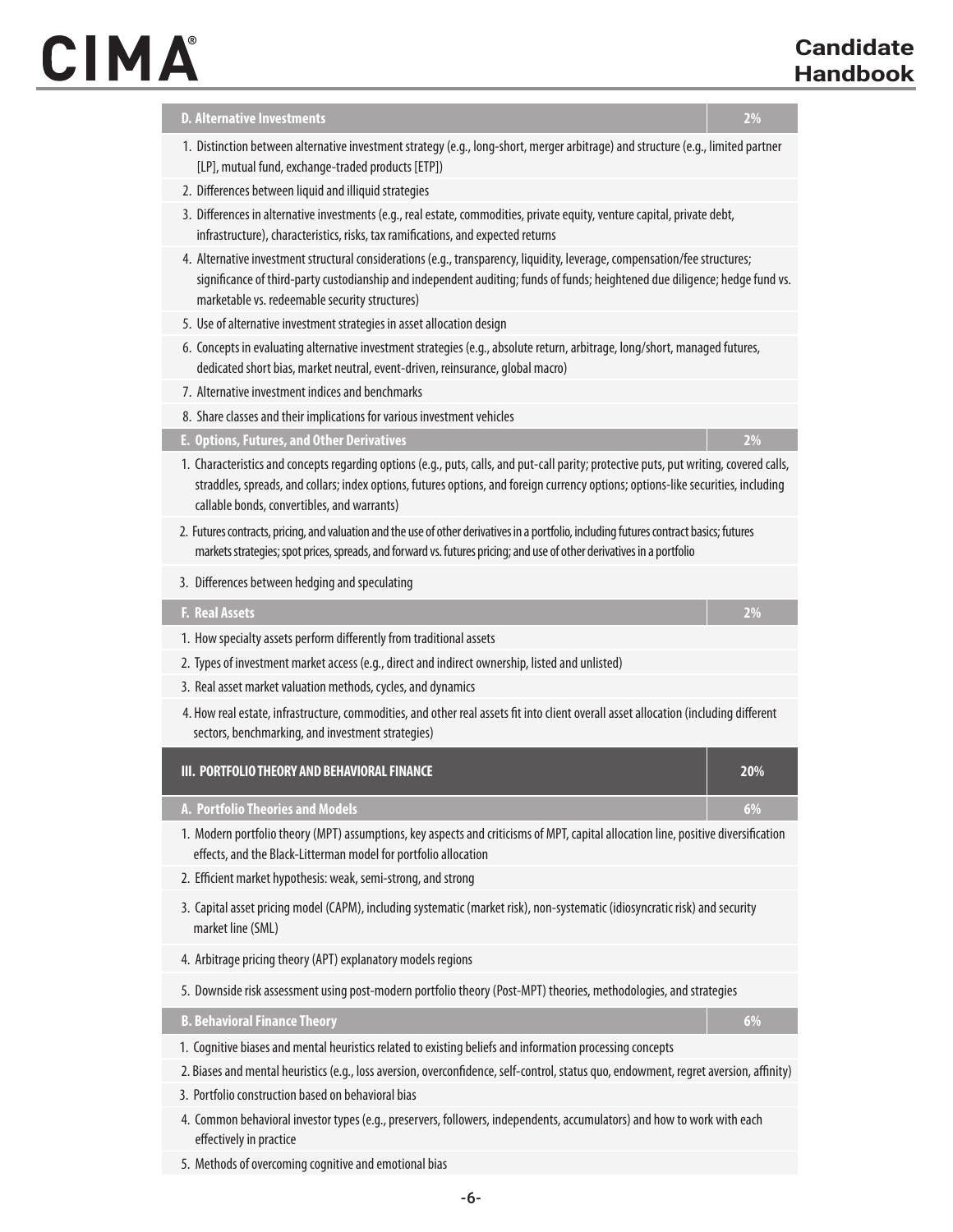# CIMA

| <b>C. Investment Philosophies and Styles</b>                                                                                                                                                                                                                   | 5%    |
|----------------------------------------------------------------------------------------------------------------------------------------------------------------------------------------------------------------------------------------------------------------|-------|
| 1. Factor-based indexing (e.g., smart beta, fundamental indexing), including factors (Fama and French, etc.)                                                                                                                                                   |       |
| 2. Benefits/risks of multi- and single-factor portfolios                                                                                                                                                                                                       |       |
| 3. Factor-based investing in active management and risk management                                                                                                                                                                                             |       |
| 4. Responsible investing (e.g., socially responsible investing [SRI]; environmental, social, and governance [ESG]; sustainable;<br>impact) benefits/risks of strategies; history, trends, and the challenges investors face when implementing such a strategy) |       |
| 5. Tax-aware investment strategies (e.g., tax efficiency, deferral vs. exemption, implementation of tax-efficient strategies,<br>location)                                                                                                                     |       |
| 6. Investment styles (e.g., active, passive) and the conventional rationale for each                                                                                                                                                                           |       |
| <b>D. Tools and Strategies</b>                                                                                                                                                                                                                                 | 3%    |
| 1. Market trends (time cycles), continuation, and corrections                                                                                                                                                                                                  |       |
| 2. Technical analysis (e.g., Dow Theory, trend analysis, intermarket analysis, momentum indicators)                                                                                                                                                            |       |
| 3. Tactical and dynamic asset allocation strategies                                                                                                                                                                                                            |       |
| <b>IV. Risk and Return</b>                                                                                                                                                                                                                                     | 20%   |
| A. Risk                                                                                                                                                                                                                                                        | 6%    |
| 1. Tools and techniques to leverage investments in a portfolio, including margin                                                                                                                                                                               |       |
| 2. Concepts of risk and uncertainty                                                                                                                                                                                                                            |       |
| 3. Types of risk (e.g., loss of principal, purchasing power, liquidity, geopolitical, currency, sovereign, interest rate, credit,<br>reinvestment, shortfall, sequencing)                                                                                      |       |
| <b>B. Risk Measurements</b>                                                                                                                                                                                                                                    | $6\%$ |
| 1. Knowledge of statistical concepts and metrics related to risk (e.g., standard deviation, tail risk, downside risk, beta)                                                                                                                                    |       |
| 2. Differences between volatility and downside risk                                                                                                                                                                                                            |       |
| <b>C. Performance Measurement and Attribution</b>                                                                                                                                                                                                              | 8%    |
| 1. Investment return calculation (e.g., income, capital appreciation, absolute and relative performance, rolling-period vs. annual<br>returns, time-weighted and dollar-weighted rates of return, arithmetic and geometric average returns)                    |       |
| 2. Strengths and weaknesses of different types of risk-adjustment analysis (e.g., alpha, R-squared coefficient)                                                                                                                                                |       |
| 3. Benchmarking methods (e.g., synthetic benchmarks, using indexes, attributes of effective benchmarks, use of peer groups,<br>customization)                                                                                                                  |       |
| 4. Attribution analysis methods, including scatter grams and floating bar charts, returns-based and holdings-based, and sources<br>of return and risk                                                                                                          |       |
| 5. Universe biases (e.g., survivorship, reporting bias)                                                                                                                                                                                                        |       |
| V. Portfolio Construction and Consulting Process                                                                                                                                                                                                               | 25%   |
| A. Investments & Wealth Institute Code of Professional Responsibility                                                                                                                                                                                          | 4%    |
| 1. Investments & Wealth Institute Code of Professional Responsibility                                                                                                                                                                                          |       |
| <b>B. Client Discovery</b>                                                                                                                                                                                                                                     | 3%    |
| 1. Investment management models such as goals-based investment management (including accumulation and decumulation)<br>and liability-driven strategies (e.g., portfolio immunization, cash-flow matching)                                                      |       |
| 2. Relationship between time horizon and expected return vs. terminal value result of investment management models                                                                                                                                             |       |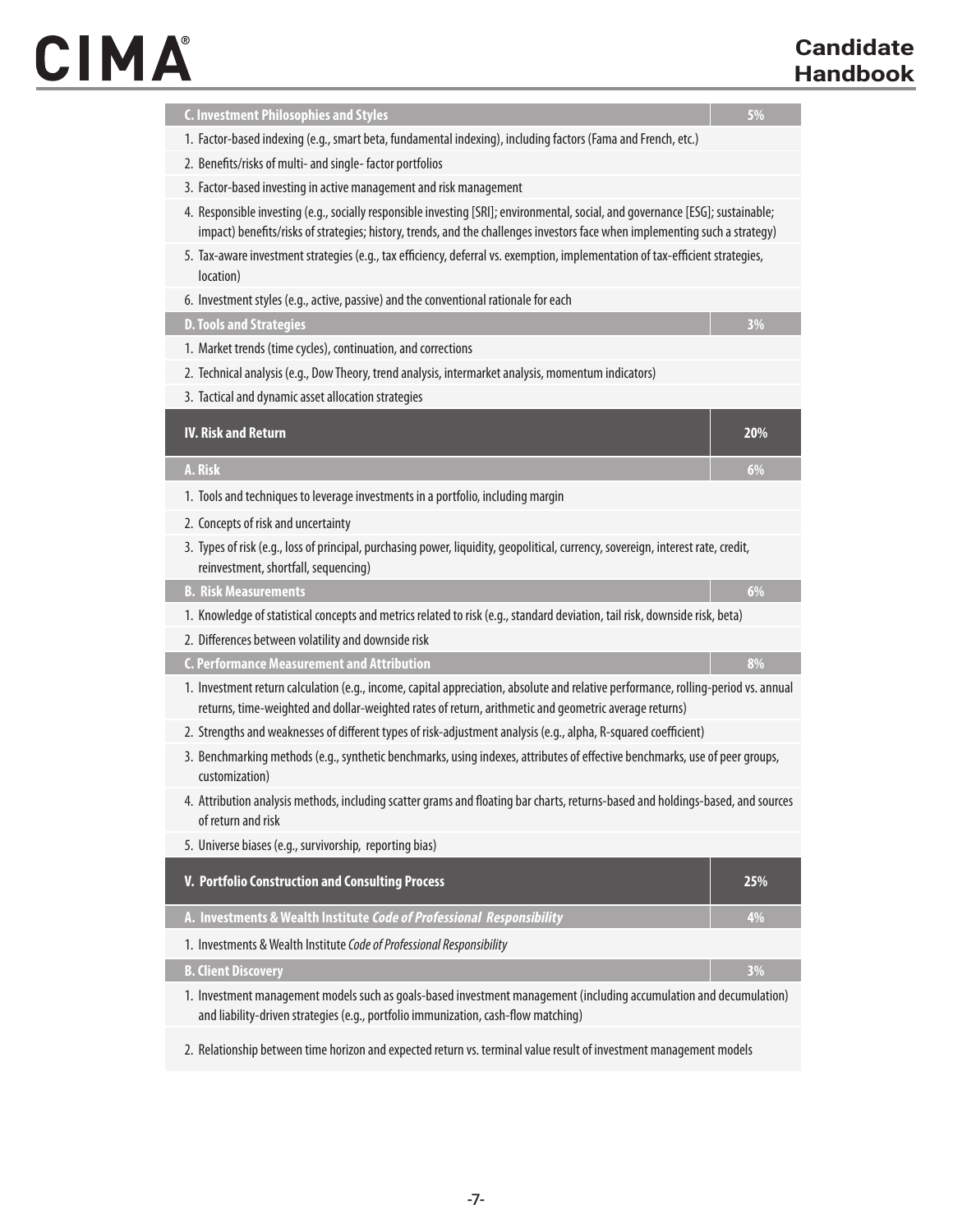# CIMA

| <b>C. Investment Policy</b><br>1. Asset allocation methodology (e.g., spending policy and its implications on asset allocation, strategic vs. tactical asset<br>allocation, core and satellite strategy, total return)<br>2. Client-specific concepts to cover in an investment policy statement (e.g., goals and objectives, risk tolerance, time horizon,<br>asset class interest, asset allocation, diversifying concentrations, tax concerns, liquidity, target rate of return)<br>3. Investment-related concepts to cover in an investment policy statement (e.g., investment and tax management strategies,<br>rebalancing approach, passive to active spectrum, location of assets)<br>4. Governance and ethics-related concepts to cover in an investment policy statement (e.g., liability policy, disclosures, duties<br>and responsibilities such as proxy voting and monitoring requirements)<br><b>D. Portfolio Construction</b> | 5% |
|-----------------------------------------------------------------------------------------------------------------------------------------------------------------------------------------------------------------------------------------------------------------------------------------------------------------------------------------------------------------------------------------------------------------------------------------------------------------------------------------------------------------------------------------------------------------------------------------------------------------------------------------------------------------------------------------------------------------------------------------------------------------------------------------------------------------------------------------------------------------------------------------------------------------------------------------------|----|
|                                                                                                                                                                                                                                                                                                                                                                                                                                                                                                                                                                                                                                                                                                                                                                                                                                                                                                                                               |    |
|                                                                                                                                                                                                                                                                                                                                                                                                                                                                                                                                                                                                                                                                                                                                                                                                                                                                                                                                               |    |
|                                                                                                                                                                                                                                                                                                                                                                                                                                                                                                                                                                                                                                                                                                                                                                                                                                                                                                                                               |    |
|                                                                                                                                                                                                                                                                                                                                                                                                                                                                                                                                                                                                                                                                                                                                                                                                                                                                                                                                               |    |
|                                                                                                                                                                                                                                                                                                                                                                                                                                                                                                                                                                                                                                                                                                                                                                                                                                                                                                                                               |    |
|                                                                                                                                                                                                                                                                                                                                                                                                                                                                                                                                                                                                                                                                                                                                                                                                                                                                                                                                               | 5% |
| 1. Risk budgeting, including risk factors, traditional asset-based and risk-based asset allocation approaches, and risk parity<br>investment strategies                                                                                                                                                                                                                                                                                                                                                                                                                                                                                                                                                                                                                                                                                                                                                                                       |    |
| 2. Uses/advantages/disadvantages of Value-at-Risk (VaR) and Monte Carlo simulations of investment management models                                                                                                                                                                                                                                                                                                                                                                                                                                                                                                                                                                                                                                                                                                                                                                                                                           |    |
| 3. Scenario and stress testing methodologies (e.g., historical simulation and prospective simulation)                                                                                                                                                                                                                                                                                                                                                                                                                                                                                                                                                                                                                                                                                                                                                                                                                                         |    |
| E. Manager Search, Selection, and Monitoring                                                                                                                                                                                                                                                                                                                                                                                                                                                                                                                                                                                                                                                                                                                                                                                                                                                                                                  | 5% |
| 1. Components of manager due diligence                                                                                                                                                                                                                                                                                                                                                                                                                                                                                                                                                                                                                                                                                                                                                                                                                                                                                                        |    |
| 2. Active share                                                                                                                                                                                                                                                                                                                                                                                                                                                                                                                                                                                                                                                                                                                                                                                                                                                                                                                               |    |
| 3. Manager styles and asset class structures                                                                                                                                                                                                                                                                                                                                                                                                                                                                                                                                                                                                                                                                                                                                                                                                                                                                                                  |    |
| 4. The benefits and caveats of manager structuring including a multi-manager approach                                                                                                                                                                                                                                                                                                                                                                                                                                                                                                                                                                                                                                                                                                                                                                                                                                                         |    |
| <b>F. Portfolio Review and Revisions</b>                                                                                                                                                                                                                                                                                                                                                                                                                                                                                                                                                                                                                                                                                                                                                                                                                                                                                                      | 3% |
| 1. Rebalancing methodologies and considerations                                                                                                                                                                                                                                                                                                                                                                                                                                                                                                                                                                                                                                                                                                                                                                                                                                                                                               |    |
| <b>Totals</b>                                                                                                                                                                                                                                                                                                                                                                                                                                                                                                                                                                                                                                                                                                                                                                                                                                                                                                                                 |    |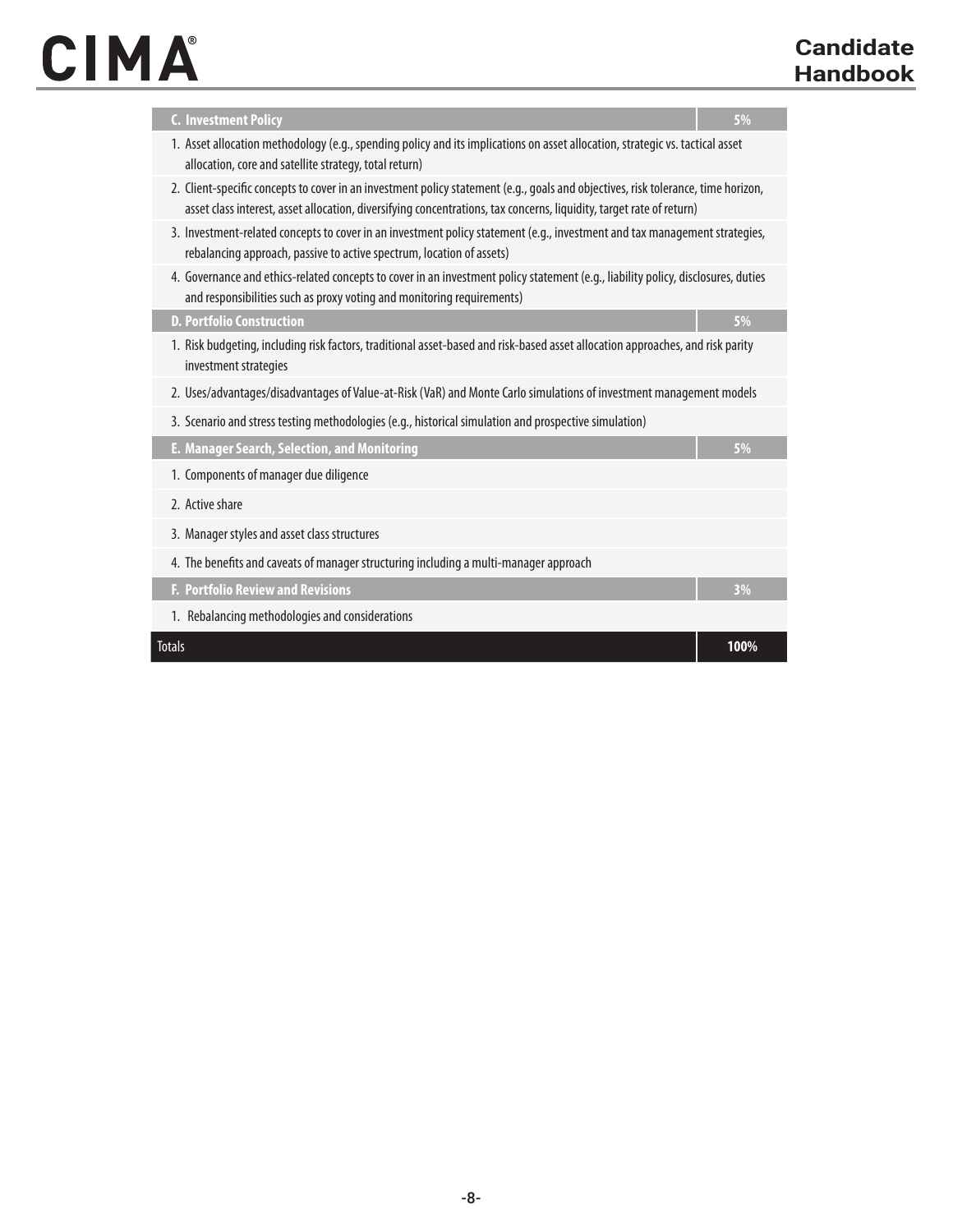#### **Calculator Policy**

The Institute will allow use of the following calculators on the CIMA® Certification Examination: HP 10b, HP 10bII, HP 10bII Plus, HP 12C, HP 12C Platinum, HP 17B, HP 17BII and HP 17BII Plus, as well as the Texas Instrument BA II Plus, BA II Plus Professional and BA II Plus Business Analyst. Newer and older versions of these calculators will be allowed for use.

Candidates are required to clear their financial calculator's memory prior to an exam. Any notes, including manually programmed formulas, will not be allowed in the testing area. If the calculator has notes/ formulas printed on the calculator, or includes any other information, it must be removed or covered by solid color tape. Calculators are subject to inspection by test administrator staff.

The Institute does not endorse or recommend any specific model for use on the CIMA Certification Examination.

#### **Identification**

Candidates will be required to present two valid, unexpired forms of identification prior to testing. One government issued ID with permanently affixed photo and signature, and a second form with signature. Both IDs should match the name exactly as it appears within the Institute's system. If the name does not match, candidates may be turned away. Please contact the Institute with name updates prior to testing.

- Examples of valid primary forms of identification are: driver's license photograph; state/government identification card with photograph; passport; military identification card with photograph.
- The secondary form of identification must display the candidate's name and signature for signature verification (e.g., credit card with signature, government issued or social security card with signature).
- If a candidate's name on the registration is different than it appears on an identification document, the candidate must bring proof of name change (e.g., marriage license, divorce decree or court order).

#### **Security**

• The exam administration and security standards are designed to ensure all candidates are provided the same opportunity to demonstrate their abilities. Candidates will be continuously monitored by video surveillance for security purposes.

#### Personal Belongings and Test Center Rules

Examination is proprietary and as such;

• No personal items, including but not limited to, mobile phones, hand-held computers/personal digital assistants (PDAs) or other electronic devices, pagers, watches, wallets, purses, firearms or other weapons, hats (and other nonreligious head

coverings), bags, coats, jackets, eyeglass cases, books, and/or notes, pens or pencils are allowed in the testing room.

- All electronic devices must be turned off before beginning the exam.
- Review your selected exam vendor's details page for more information related to the exam vendor's rules.

#### Examination Restrictions

• Visit your selected exam vendor's selected details page for specific information related to restrictions for exam taken in test centers or online.

#### **Misconduct**

If a candidate engages in any of the following conduct during the examination the candidate may be dismissed, scores will not be reported and examination fees will not be refunded. Examples of misconduct are when candidates:

- create a disturbance, are abusive, or otherwise uncooperative;
- display and/or use electronic communications equipment such as pagers, cellular/smart phones, watches.
- talk or participate in conversation with other examination candidates;
- give or receive help or are suspected of doing so;
- leave the testing area during the administration;
- attempt to record examination questions or make notes;
- attempt to take the examination for someone else;
- are observed with personal belongings, or
- are observed with notes, books or other non-approved aids/ materials.

#### Copyrighted Examination Questions

All examination questions are the copyrighted property of the Institute. It is forbidden under federal copyright law to copy, reproduce, record, distribute, or display these examination questions by any means, in whole or in part. Doing so may subject candidates to severe civil and criminal penalties.

#### Taking the Examination

Examination will be given by computer at a PEARSON VUE Test Center or online with a candidate's computer with Proctor U. Candidates do not need computer experience or typing skills to take the examination. On the day of the examination appointment, candidates are asked to report for their exam 15 minutes prior to the scheduled testing time. A candidate who arrives more than 15 minutes after the scheduled appointment time may be turned away and not admitted to the exam, thereby forfeiting their exam fee.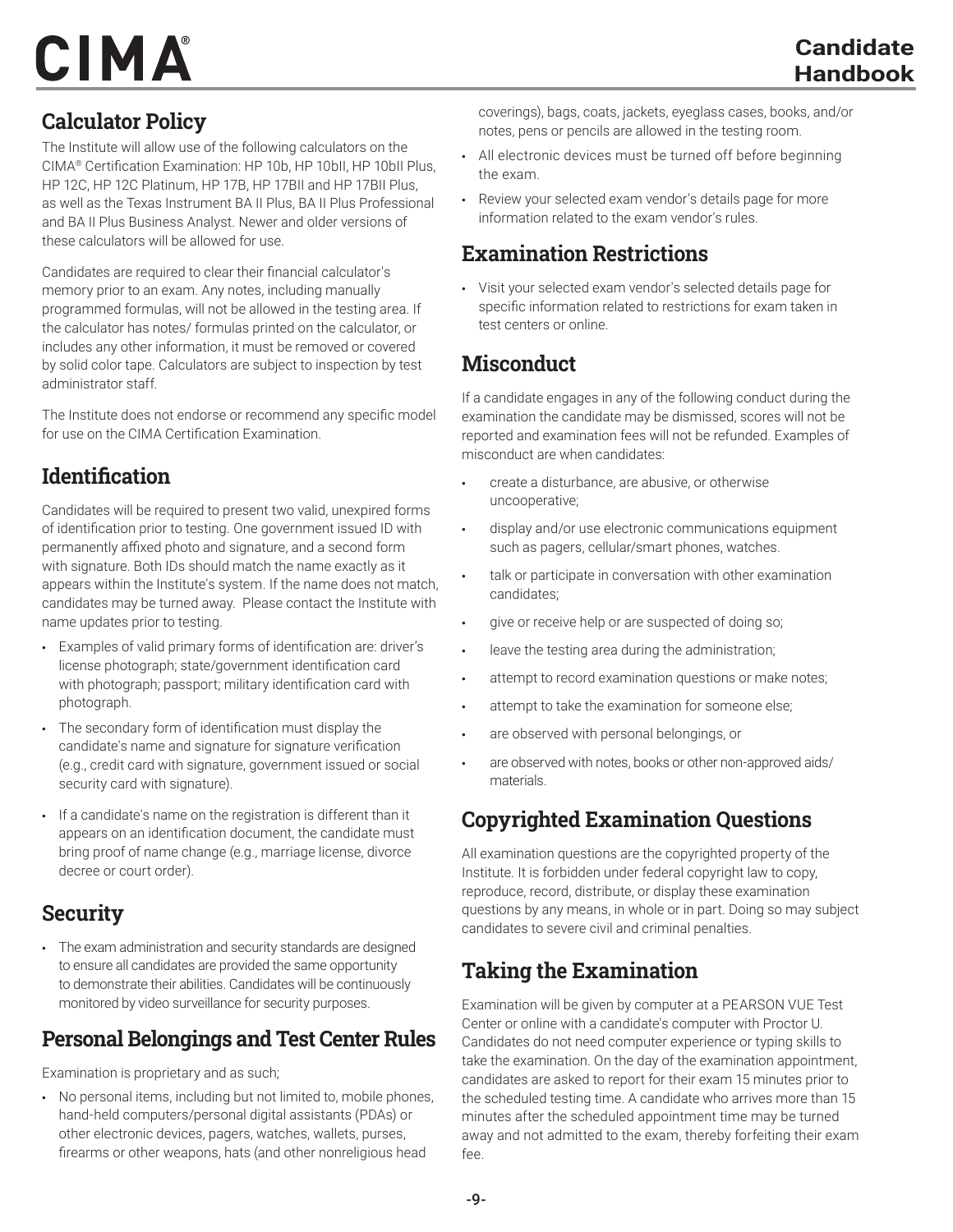Once a candidate has been checked in for their examination, they will begin with a non-disclosure statement, Tutorial (Pearson VUE only), and a survey. Following the survey the candidate will begin the timed exam.

#### Candidate Comments

During the examination, comments may be provided for any question Note: candidates will not be given additional time to make comments.

#### After the Examination

After completing the Certification Examination, a Pass/Fail result will be displayed on the computer screen.

Scores are not reported over the telephone, by electronic mail, or by facsimile. Certification Examination score reports are provided immediately after candidates complete their examination.

Candidate score reports will indicate a "pass" or "fail." A candidate's pass/fail status is determined by the raw score. Candidates must achieve a passing score on the Certification Examination to complete the certification process.

Note that due to Exam Development and implementation activities, there may be infrequent periods of time during which score reports will not be available immediately after taking an exam, but will be available after the Institute completes the exam implementation and analysis activities.

#### Pass/Fail Score Determination

The methodology used to set the minimum passing scores for the Certification Examination is the Modified Angoff method, applied during the performance of a Passing Point Study by a panel of experts in the field. The experts evaluated each question on the examination to determine how many correct answers are necessary to demonstrate the knowledge and skills required to pass the examination. A candidate's ability to pass the examination depends on the knowledge and skill demonstrated, not on the performance of other candidates.

Passing scores may vary slightly for each version of the examination. To ensure fairness to all candidates, a process of statistical equating is used. This involves selecting an appropriate mix of individual questions for each version of the examination that meet the content distribution requirements of the examination content blueprint.

Because each question has been pretested, a difficulty level can be assigned. The process then considers the difficulty level of each question selected for each version of the examination, attempting to match the difficulty level of each version as closely as possible. To assure fairness, slight variations in difficulty level are addressed by adjusting the passing score up or down, depending on the overall difficulty level statistics for the group of scored questions that appear on a particular version of the examination.

#### Scores Cancelled by the Institute or PEARSON VUE

The Institute, Pearson VUE, and Proctor U are responsible for the validity and integrity of the scores they report. On occasion, occurrences, such as computer malfunction or misconduct by a candidate, may cause a score to be suspect. The Institute, PEARSON VUE, and Proctor U reserve the right to void or withhold examination results if, upon investigation, violation of its regulations is discovered.

#### If You Do Pass the Examination

The testing agency will notify the Institute of all candidates who pass the Certification Examination. The Institute will then send those candidates a communication outlining the final steps for certification.

#### If You Do Not Pass the Examination

Candidates who do not pass the Certification Examination will be provided a list of topics that merit additional study. The Institute will email candidates steps to apply for and pay the fee to retake the exam. Candidates who do not pass the Certification Examination must wait 30 days to retest.

#### Duplicate Score Report

Candidates may access a duplicate exam score report through their online accounts through their selected exam vendor.

#### **Confidentiality**

Information about candidates who are testing and their examination results are considered confidential. Studies and reports concerning candidates will contain no information identifiable with any candidate, unless authorized by the candidate.

#### Examination Inquiries

Examination materials are not available for review because of security issues. Institute staff members will not discuss specific examination items and there are no appeal procedures to challenge individual examination items, answers, or a failing score.

#### CIMA Certification Renewal Requirements

The CIMA® and Certified Investment Management Analyst® marks must be renewed every two years. The requirements to renew the CIMA certification are as follows:

Each CIMA certificant must:

- 1. Complete and report a minimum of 40 hours of continuing education (CE), including two hours of ethics credits and one taxes/ regulations hour.
- 2. Complete compliance requirements.
- 3. Pay a certification renewal fee.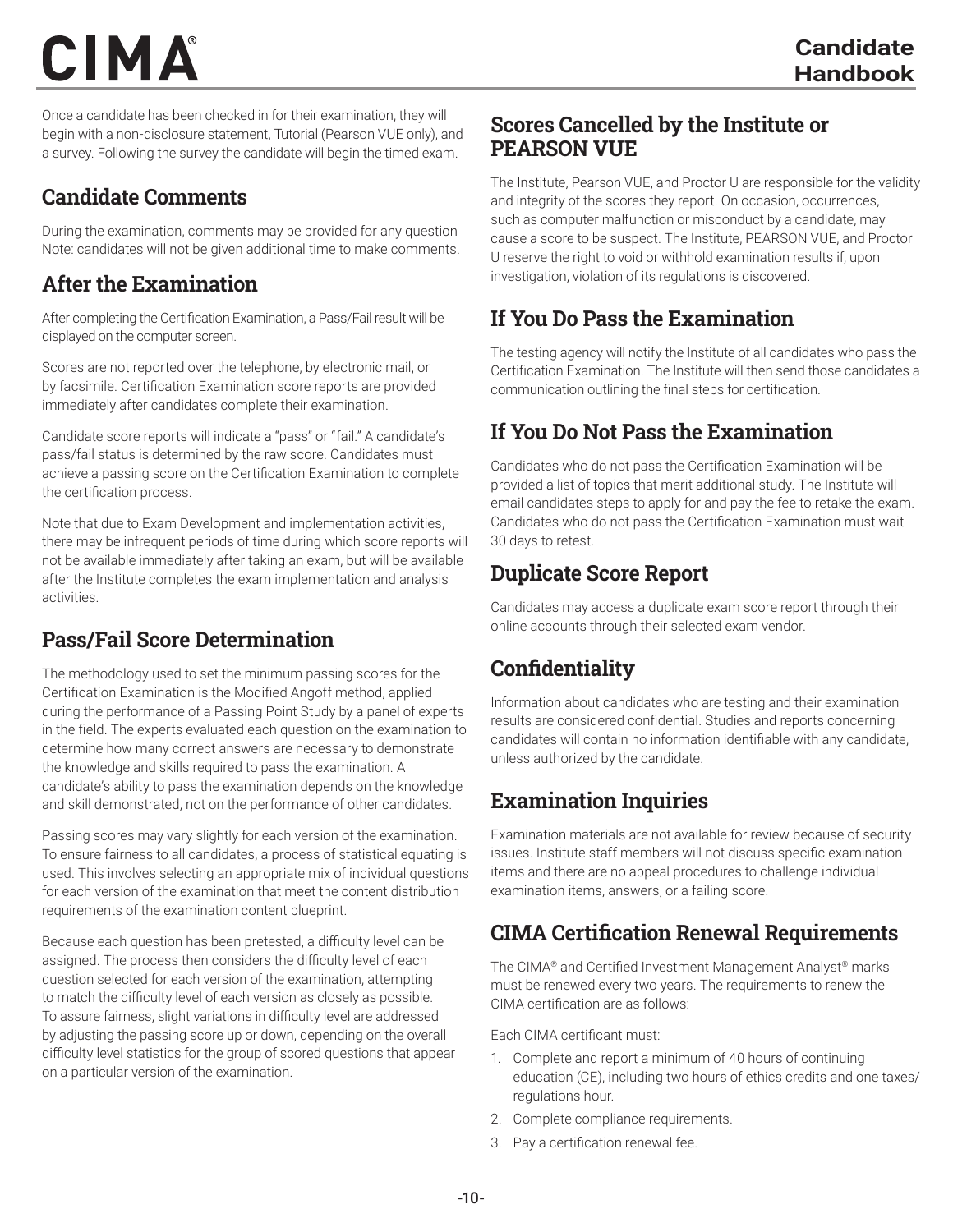All CIMA professionals are required to complete the three renewal requirements outlined above on or before the certification expiration date. Failure to meet the renewal requirements will result in loss of the right to use the CIMA Certification marks.

The standard certification period is two years (24 continuous months) and expires on the last day of the renewal month.

Certification renewal requirements may change at the discretion of the Institute's Certification Commission. CIMA certificants will be notified in advance of changes.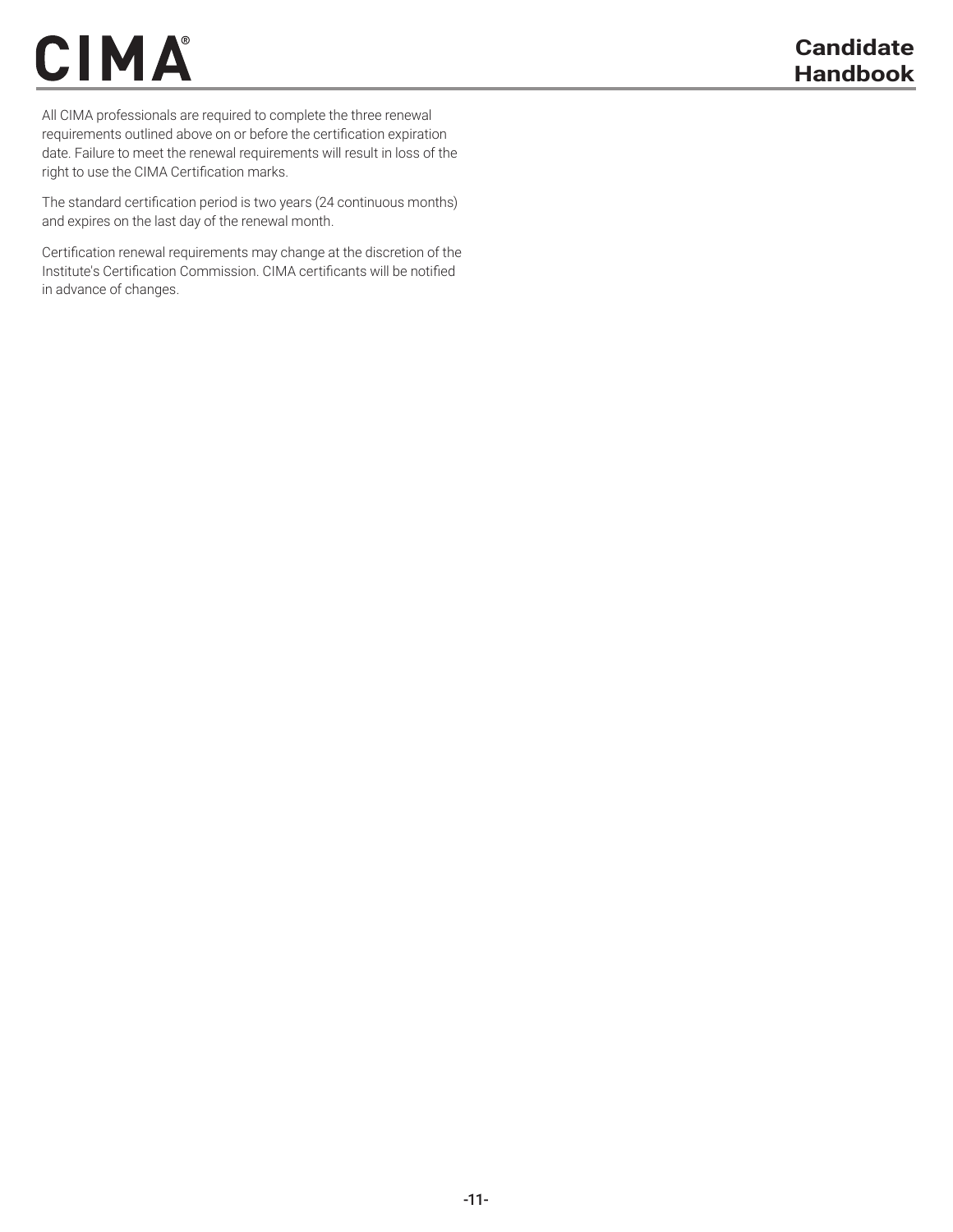#### **Overview of the CIMA® Certification Program**

| Initial Certification |                                                                                                                                                                                 |                                                                                                                                                                                                                  |
|-----------------------|---------------------------------------------------------------------------------------------------------------------------------------------------------------------------------|------------------------------------------------------------------------------------------------------------------------------------------------------------------------------------------------------------------|
| Step 1                | <b>CIMA Application and Background Check</b>                                                                                                                                    | <b>Application Fee:</b><br>\$600 current Institute member<br>\$995 with Institute membership<br>\$1095 non-member                                                                                                |
| Step 2                | <b>Registered Education Program</b>                                                                                                                                             | Tuition is paid directly to a Registered<br><b>Education Provider</b>                                                                                                                                            |
| Step 3                | <b>CIMA Certification Exam</b>                                                                                                                                                  | First-time testing fee included in application fee;<br>retesting fee is \$225 for Institute members; \$325 for<br>non-members. 90 day rescheduling fee is \$225 for<br>Institute members; \$325 for non-members. |
| Step 4                | Licensing agreement and adherence to the Insti-<br>tute's Code of Professional Responsibility and Rules<br>and Guidelines for the Use of the Marks.                             | Initial certification fee is paid and certification<br>renewal date is set.                                                                                                                                      |
| Recertification       |                                                                                                                                                                                 |                                                                                                                                                                                                                  |
| Step 1                | Pay CIMA Certification Fee. Fee is paid at the begin-<br>ning of renewal period.                                                                                                | <b>Certification Renewal Fee:</b><br>\$275 current Institute member<br>\$895 non-member<br>\$620 with Institute membership                                                                                       |
| <b>Step 2</b>         | Report 40 hours continuing education (CE) credit<br>earned during the two-year certification period                                                                             | Note: For acceptable CE topics visit<br>www.investmentsandwealth.org                                                                                                                                             |
| Step 3                | License agreement and adherence to the Institute's<br>Code of Professional Responsibility and Rules<br>and Guidelines for the Use of the Marks; disclose<br>violations, if any. | Note: A completed compliance disclosure is required<br>to receive recertification.                                                                                                                               |

*All fees are in U.S. dollars (USD). All fees are subject to change.*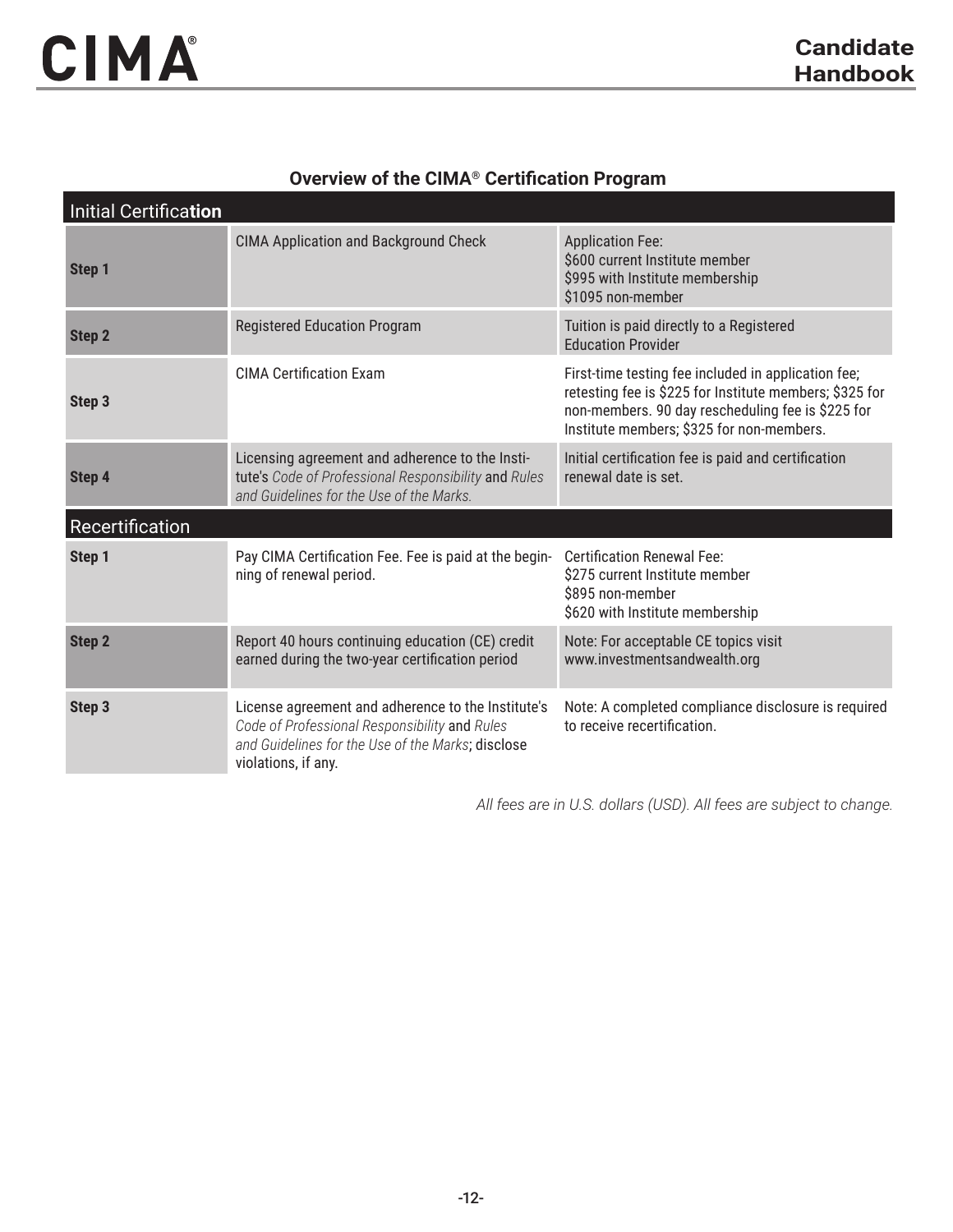#### Pearson Vue (in-person at a testing center) Details & Process

#### Overview:

CERTIFIED INVESTIGATION

CIMA

Pearson Vue is one of the two Institute selected testing partners. Pearson Vue testing is in-person at a testing center only.

Once the candidate has selected to complete the exam with Pearson Vue, they will schedule their exam at a Pearson Vue testing center at the date, time, and location of their choosing.

Pearson VUE Test Centers are available worldwide and have been selected to provide accessibility to the most candidates in major metropolitan areas. For information regarding available Test Centers, go to www.pearsonvue.com/iwi and click the Find a Test Center link.

Specific address information will be provided in the confirmation notice sent to candidates once scheduling is complete.

Prior to arriving at the test center for a scheduled exam appointment, candidates can watch a short video outlining what to expect at a PEARSON VUE test center at www.pearsonvue.com/iwi.

#### Scheduling Your Exam:

Pearson VUE will send candidates an Authorization to Test notification via email with instructions on how to schedule their exam. Candidates may visit www.pearsonvue.com/iwi and click on Sign-In and follow the prompts on the website to schedule the examination appointment. First time test takers must create a Pearson VUE web account to schedule.

Candidates may also call Pearson VUE at 866-286-8812 to schedule an examination appointment. This toll-free number is answered from 7 a.m. to 7 p.m. (Central Time) Monday through Friday.

When scheduling an examination, candidates should be prepared to confirm a location and preferred date and time for testing. Candidates will be emailed a confirmation letter within 24 hours of scheduling. If a candidate has not received their confirmation email within 24 hours, they should call the Pearson VUE call center to inquire at 866-286- 8812.

#### Cancellation/Reschedule Policy:

Candidates may reschedule or cancel their exam appointment online at www.pearsonvue.com/iwi or via the Pearson VUE call center at 866- 286-8812 a minimum of 24 hours prior to a scheduled examination. If candidates do not cancel within 24 hours of their scheduled appointment, the examination fee is forfeit, and payment of an exam fee is required to re-establish eligibility.

#### Inclement Weather, Power Failure or Emergency

In the event of inclement weather or unforeseen emergencies on the day of an examination, Pearson VUE will determine whether

circumstances warrant the cancellation, and subsequent rescheduling, of an examination. The examination will usually not be rescheduled if the Test Center personnel are able to open the Test Center.

In the event of a site closure Pearson VUE will make every attempt to contact candidates via email or phone prior to the examination to advise them of the closure, and to reschedule another date/time to test. Every attempt is made to administer the examination as scheduled; however, should an examination be cancelled all scheduled candidates will receive notification regarding rescheduling or reapplication procedures.

If power to a Test Center is temporarily interrupted during an administration, the examination will be restarted. The responses provided up to the point of interruption will remain intact and the exam should continue where the candidate left off.

#### Personal Belongings and Test Center Rules

Examination is proprietary and as such;

- No personal items, including but not limited to, mobile phones, hand-held computers/personal digital assistants (PDAs) or other electronic devices, pagers, watches, wallets, purses, firearms or other weapons, hats (and other nonreligious head coverings), bags, coats, jackets, eyeglass cases, books, and/ or notes, pens or pencils are allowed in the testing room. Candidates must store all personal items in a secure area (a locker) as indicated by the Test Administrator (TA) or return them to their vehicle. If a candidate refuses to store their personal items, they will not be allowed to test, and their exam fee will be forfeit.
- All electronic devices must be turned off before storing them in a locker. Candidates will be asked to empty their pockets for the purpose of allowing the TA to verify that nothing is in them. If a candidate has hair that covers their ears, they may be asked to show them for the purpose of allowing the TA to verify that no Bluetooth devices are present. The TA may also ask a candidate to roll up their sleeves to verify that there is no writings on their arms. Before candidates enter the testing room, they will be asked to pat themselves down (for example: arms, legs, waistline) to show there is nothing hidden on their body.
- The test center is not responsible for lost, stolen, or misplaced personal items.
- Studying IS NOT allowed in the test center. Visitors, children, spouses, family, or friends ARE NOT allowed in the test center.

#### Examination Restrictions

- An Erasable noteboard booklet and pen will be provided upon check in prior to entering the testing room.
- Candidates may not remove any of these materials from the testing room or begin writing on the noteboard until the test has been started. No documents or notes of any kind may be removed from the Test Center.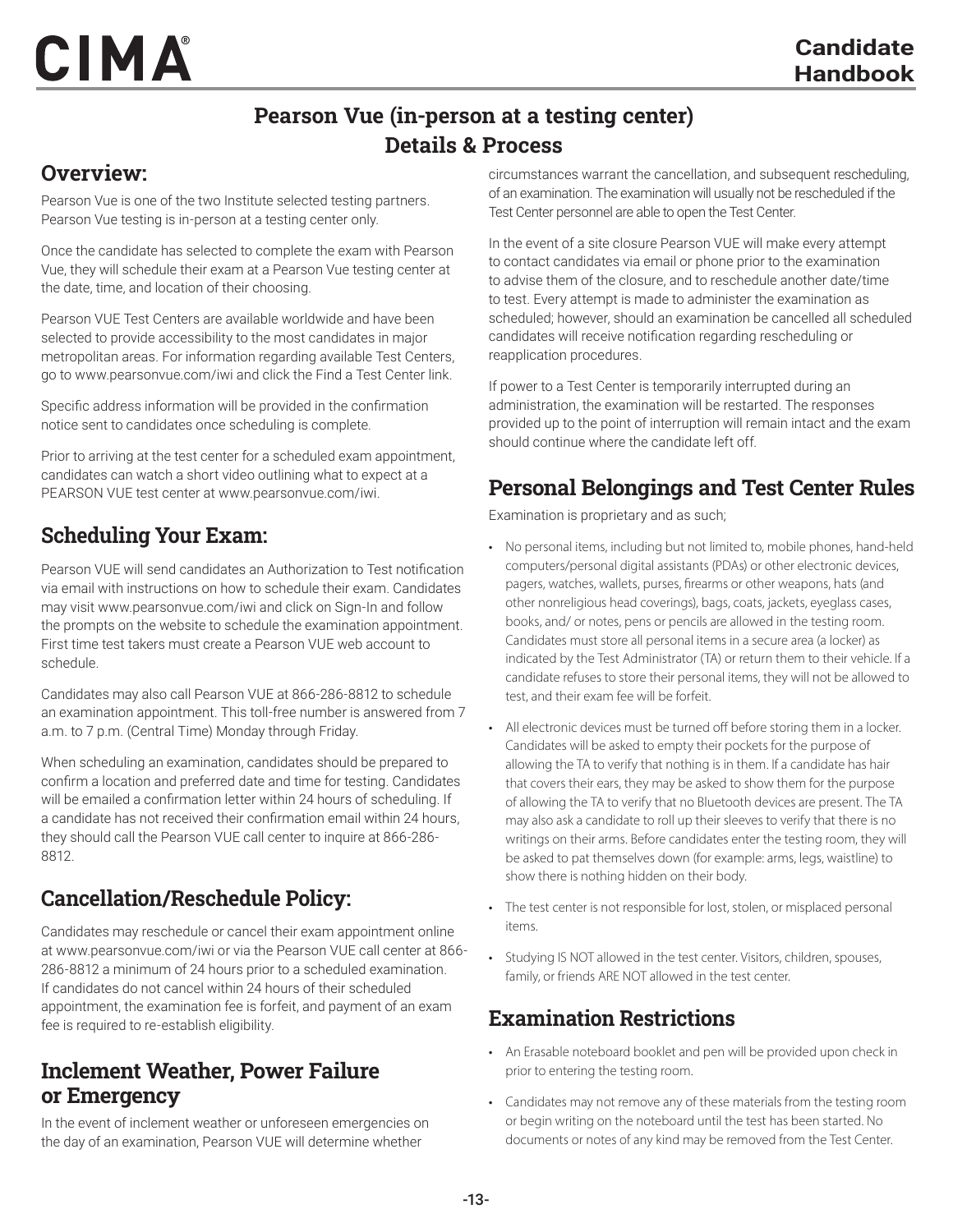- The TA will log candidates into an assigned workstation
- Candidates will verify that they are taking the intended test they registered to take. Unless otherwise instructed, candidates must remain in their assigned seat until escorted out of the testing room by a TA.
- Once candidates have entered the testing room, they may not communicate with other candidates. Any disruptive, threatening, or fraudulent behavior in the testing room may be grounds for terminating the test, invaliding test results, or result in disqualification from taking the exam at a future date.
- Eating, drinking, chewing gum, smoking, and/or making noise that creates a disturbance for other candidates is prohibited during the test.

All questions and requests for information about examination scheduling should be directed to:

#### PEARSON VUE

Candidate Services

5715 W Old Shakopee Rd

Bloomington, MN 55437

Voice: 866-286-8812

Website: https://home.pearsonvue.com/iwi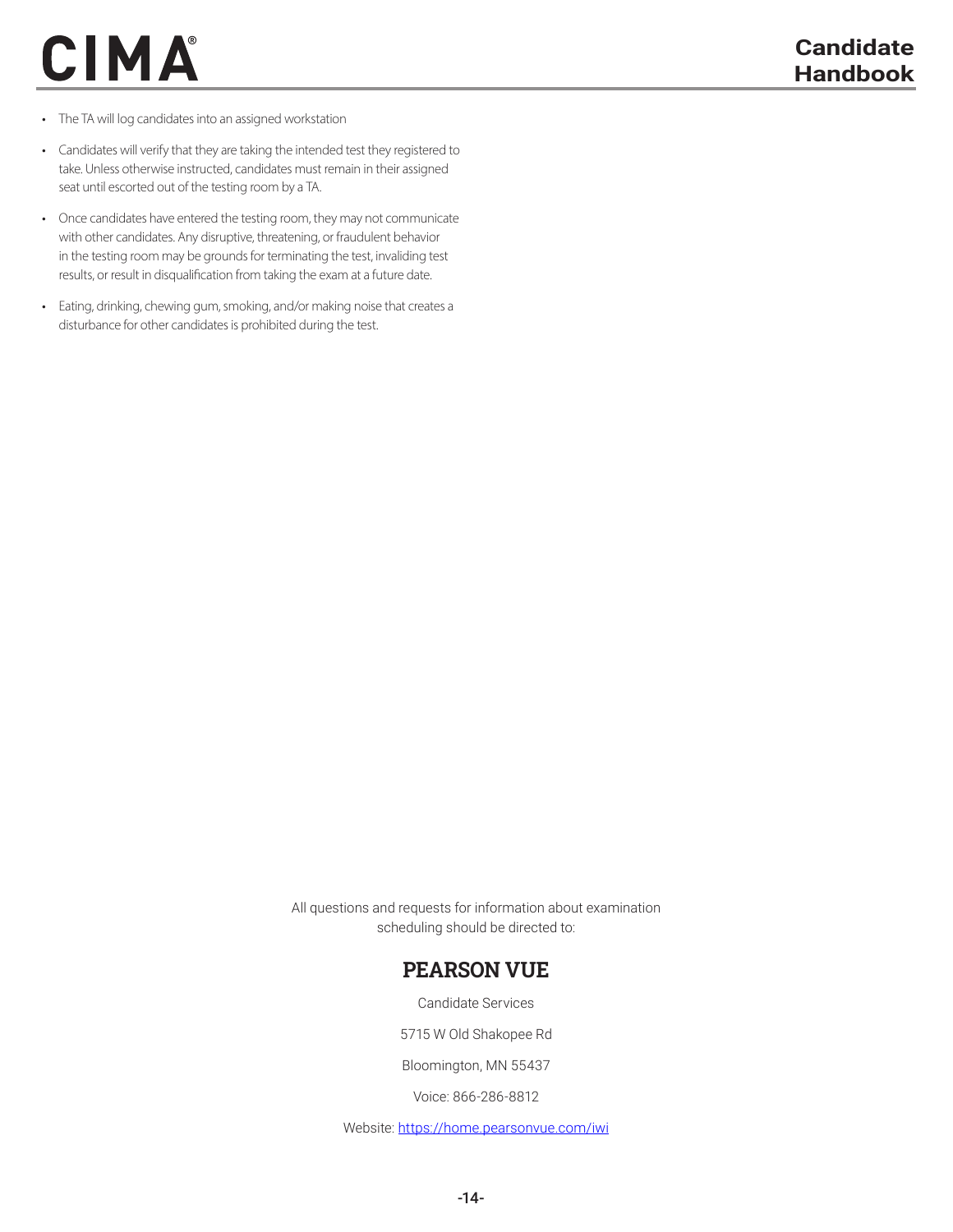#### Proctor U (Online Proctoring) Details & Process Overview

#### Overview:

Proctor U is one of the two Institute selected testing partners. Proctor U is specifically designed for an online testing experience.

Once the candidate has selected to complete the online proctored exam with Proctor U, the candidate will schedule the exam on a date and time of their choice. The exam will be accessed using the candidate's computer via a link.

Taking an exam through Proctor U will require the candidate to download a secure software onto their computer. This will allow the online proctor to observe the tester during the exam and ensure unauthorized materials, notes or website are not accessable. A working microphone and the ability to scan the candidate's environment will be required during the exam.

#### Scheduling the Exam:

Proctor U will send candidates an Exam Grant email with instructions on how to schedule their exam.

When scheduling an examination, candidates should be prepared to confirm a preferred date and time for testing. Candidates will be sent a confirmation email within 24 hours of scheduling. If a candidate has not received their confirmation email within 24 hours, they should call the Proctor U call Center to inquire at 1-855-772-8678, Option 1.

#### Cancellation/Reschedule Policy:

Candidates may reschedule or cancel their exam appointment online at online or via the Proctor U call center a minimum of 24 hours prior to a scheduled examination. If candidates do not cancel within 24 hours of their scheduled appointment, the examination fee is forfeit, and payment of an exam fee is required to re-establish eligibility.

#### Internet or Hardware Failure

In the event of any technology issues (e.g., hardware, software internet functionality audio or video problems), the proctor will first try to resolve the issues. If those issues cannot be resolved by the proctor prior to the exam beginning, the exam administration will need to be rescheduled with Proctor U. If these issues occur and cannot be resolved after the exam administration has started, the exam will be invalid in which case the candidate may reschedule their exam appointment with Proctor U.

#### Personal Belongings and Test Administration Rules

Examination is proprietary and as such;

- No personal items, including but not limited to, books, and/ or notes, pens or pencils firearms or other weapons, are allowed in the testing area. Wallets, purses, mobile phones, hand-held computers/personal digital assistants (PDAs) or other electronic devices, pagers, watches, hats (and other nonreligious head coverings), bags, coats, jackets, eyeglass cases, etc. may be in the room, but stowed securely, and may not be accessed during the test.
- All electronic devices must be turned off or silenced before they are stowed. Candidates will be asked to empty their pockets for the purpose of allowing the proctor to verify that nothing is in them. If a candidate has hair that covers their ears, they may be asked to show them for the purpose of allowing the proctor to verify that no Bluetooth devices are present. The proctor may also ask a candidate to roll up their sleeves to verify that there is no writing on arms hidden on their body.
- Visitors, children, spouses, family, or friends ARE NOT allowed in the exam room at any time during the exam administration.

#### Examination Restrictions

- An Erasable noteboard or one 8<sup>1</sup>/<sub>2</sub> x 11" sheet of blank paper, and pen will be permitted for use during the exam. The paper or noteboard will be inspected by the proctor prior to the exam to ensure it is blank.
- Candidates may not remove any of these materials from the exam room or begin writing on the noteboard until the test has been started. No documents or notes of any kind may be removed from the test area.
- Candidates will be required to erase their noteboard or destroy their piece of paper after completing the exam.
- Candidates will verify that they are taking the intended test they registered to take. Unless otherwise instructed, candidates must remain seated during the exam.
- Once candidates have entered the exam room, they may not communicate with anyone other than the proctor. Any disruptive, threatening, or fraudulent behavior in the exam room may be grounds for terminating the test, invaliding test results, or result in disqualification from taking the exam at a future date.
- Eating, drinking, chewing gum, smoking, and/or making noise that creates a disturbance is prohibited during the test.

All questions and requests for information about examination scheduling should be directed to:

#### Proctor II

Phone: 1-855-772-8678, Option 1

Text Support Prior to connection time: Send a ticket for support here (link https://support.proctoru.com/hc/en-us/requests/new)

Text Support DURING connection time: Live chat available to candidates

Hours of Operation: 24 hours a day, 7 days a week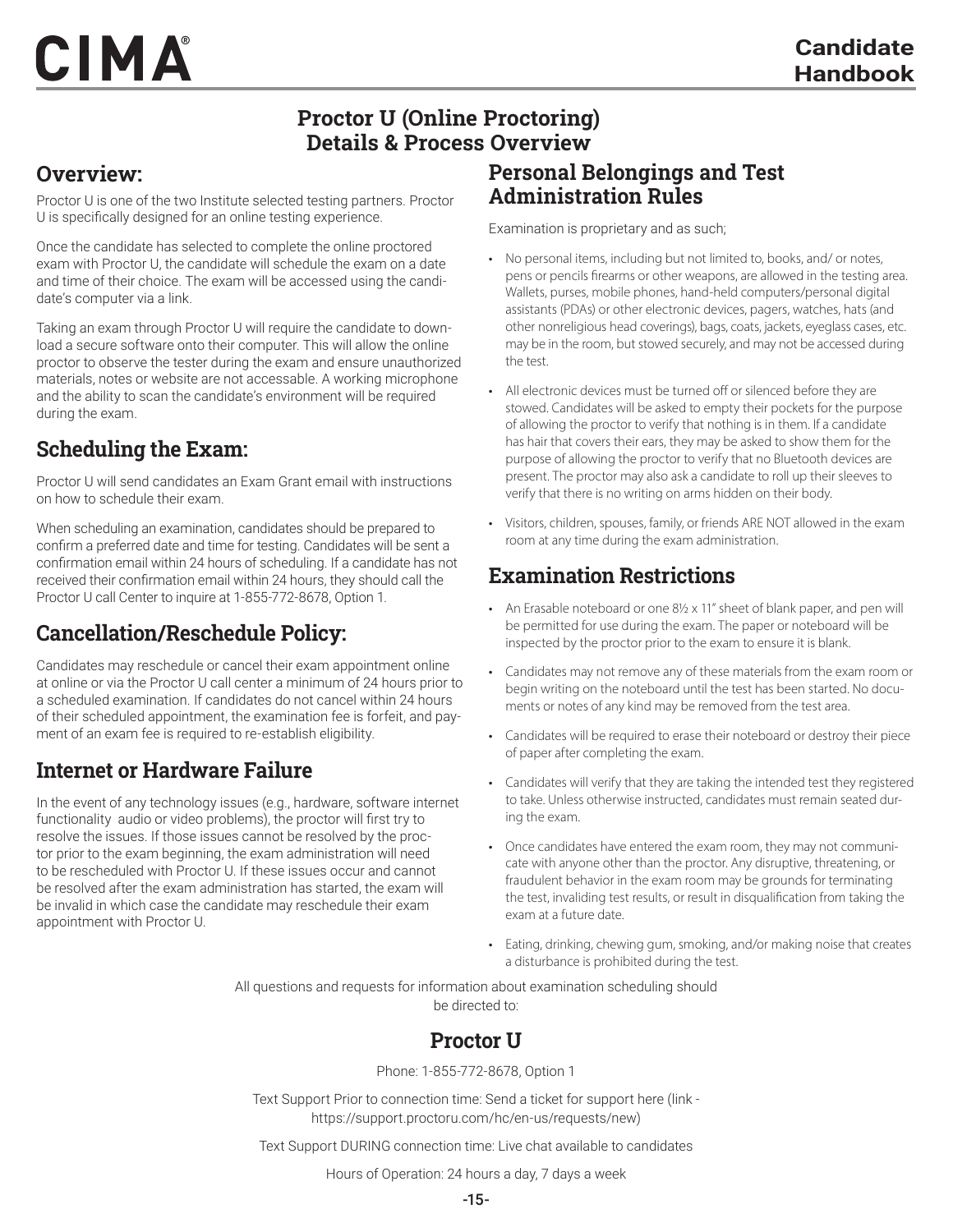#### REQUEST FOR SPECIAL EXAMINATION ACCOMMODATIONS

If you have a disability covered by the Americans with Disabilities Act, **please complete this form and the Documentation of Disability-Related Needs Form on the next page, and submit them with your application to the Institute at least 45 days prior to your requested examination date**. The information you provide, and any documentation regarding your disability and your need for accommodation in testing, will be treated with strict confidentiality.

| <b>Candidate Information</b>                    |                                                                                                                                  |                 |
|-------------------------------------------------|----------------------------------------------------------------------------------------------------------------------------------|-----------------|
|                                                 |                                                                                                                                  |                 |
| Name (Last, First, Middle Initial, Former Name) |                                                                                                                                  |                 |
| <b>Mailing Address</b>                          |                                                                                                                                  |                 |
| City                                            | <b>State</b>                                                                                                                     | <b>Zip Code</b> |
| <b>Daytime Telephone Number</b>                 | <b>Email Address</b>                                                                                                             |                 |
| <b>Special Accommodations</b>                   |                                                                                                                                  |                 |
|                                                 |                                                                                                                                  |                 |
| Please provide (check all that apply):          |                                                                                                                                  |                 |
| <b>Manuel Reader</b>                            |                                                                                                                                  |                 |
|                                                 | <b>Extended testing time (time and a half)</b>                                                                                   |                 |
|                                                 | ________ Reduced distraction environment                                                                                         |                 |
|                                                 | Please specify below if other special accommodations are needed.                                                                 |                 |
|                                                 |                                                                                                                                  |                 |
|                                                 |                                                                                                                                  |                 |
|                                                 |                                                                                                                                  |                 |
|                                                 |                                                                                                                                  |                 |
|                                                 |                                                                                                                                  |                 |
|                                                 |                                                                                                                                  |                 |
| <b>PLEASE READ AND SIGN:</b>                    | I give my permission for my diagnosing professional to discuss with Institute staff my records and history as they relate to the |                 |
| requested accommodation.                        |                                                                                                                                  |                 |

**Signature:\_\_\_\_\_\_\_\_\_\_\_\_\_\_\_\_\_\_\_\_\_\_\_\_\_\_\_\_\_\_\_\_\_\_\_\_\_\_\_\_\_\_\_\_\_\_\_\_\_\_\_\_\_\_\_\_\_\_\_\_\_\_\_ Date: \_\_\_\_\_\_\_\_\_\_\_\_\_\_\_\_\_\_\_\_\_\_\_\_\_\_\_\_\_\_\_\_\_** Return this form to: Investments & Wealth Institute, 5619 DTC Parkway #500, Greenwood Village, CO 80111 certification@i-w.org

If you have questions, call the Institute's certification department at 303-770-3377, option 2.